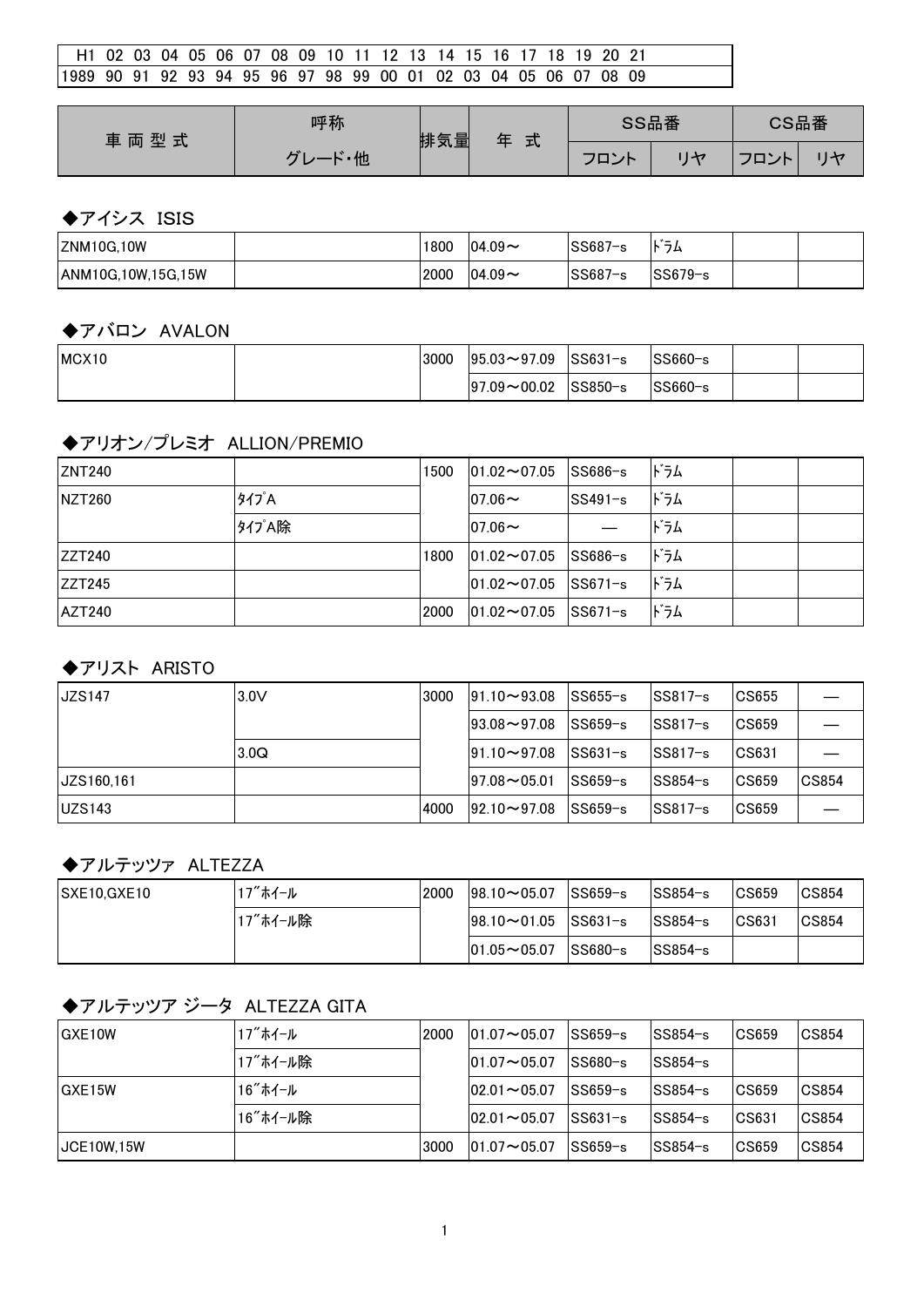| H1 02 03 04 05 06 07 08 09 10 11 12 13 14 15 16 17 18 19 20 21    |  |  |  |  |  |  |  |  |  |  |  |
|-------------------------------------------------------------------|--|--|--|--|--|--|--|--|--|--|--|
| 11989 90 91 92 93 94 95 96 97 98 99 00 01 02 03 04 05 06 07 08 09 |  |  |  |  |  |  |  |  |  |  |  |

| 車両型式 | 呼称                 | 排気量 | 式<br>玍 | SS品番 | CS品番          |  |
|------|--------------------|-----|--------|------|---------------|--|
|      | ・他<br>$\mathbf{r}$ |     |        | フロント | $\Box$<br>– ⊣ |  |

# ◆アルファード/ヴェルファイア ALPHARD/VELL FIRE

| <b>ANH10W.15W</b> | 2400 | $ 02.05 \sim 08.08$ $ SS892-s $ |             | $SS679-s$ |  |
|-------------------|------|---------------------------------|-------------|-----------|--|
| <b>ANH20W.25W</b> |      | $08.05 \sim$                    | $SS695-s$   |           |  |
| <b>MNH10W.15W</b> | 3000 | $102.05 \rightarrow 08.08$      | $ SS892-s $ | $SS679-s$ |  |
| <b>GGH20W.25W</b> |      | $108.05 \sim$                   | $SS695-s$   |           |  |

#### ◆イスト IST

| NCP <sub>60</sub> | 1300 | $ 02.04 \sim 07.07 $ SS686-s | ドラム                 |  |
|-------------------|------|------------------------------|---------------------|--|
| INCP61            | 1500 | $ 02.04\sim 07.07 $ SS686-s  | $\textsf{ISS106-s}$ |  |
| INCP65            |      | $ 02.04 \sim 07.07 $ SS686-s | ドラム                 |  |

## ◆イプサム IPSUM

| <b>SXM10G.15G</b> | 2000 | $ 96.05 \sim 01.05$ SS645-s |          | ドラム         |  |
|-------------------|------|-----------------------------|----------|-------------|--|
| CXM10G            | 2200 | $ 97.09 \sim 01.05$ SS645-s |          | ドラム         |  |
| <b>ACM21W.26W</b> | 2400 | $ 01.05\sim$                | lSS890−s | $ SS679-s $ |  |

# ◆ウィッシュ WISH

| ZNE <sub>10G</sub> | リヤドラム  | 1800 | $ 03.01 \sim$ | $SS687-s$ | ドラム       |  |
|--------------------|--------|------|---------------|-----------|-----------|--|
|                    | リヤディスク |      | $ 03.01 -$    | $SS687-s$ | $SS885-s$ |  |
| ZNE14G             |        |      | $ 03.01 \sim$ | SS687-s   | $SS885-s$ |  |
| <b>ANE10G,11W</b>  |        | 2000 | $103.04 \sim$ | SS687-s   | $SS885-s$ |  |

# ◆ヴィッツ VITZ

| SCP <sub>10</sub> |           | 1000 | $99.01 - 05.01$ | $SS685-s$ | ドラム       | CS685                     | ドラム   |
|-------------------|-----------|------|-----------------|-----------|-----------|---------------------------|-------|
| NCP <sub>10</sub> | <b>RS</b> | 1300 | $00.10 - 05.01$ | $SS686-s$ | $SS106-s$ | $\overline{\text{CS686}}$ | CS106 |
|                   | RS除       |      | $99.08 - 05.01$ | $SS685-s$ | ドラム       | CS685                     | ドラム   |
| NCP <sub>15</sub> |           |      | $99.08 - 05.01$ | $SS685-s$ | ドラム       | CS685                     | ドラム   |
| NCP <sub>13</sub> |           | 1500 | $00.10 - 05.01$ | $SS686-s$ | $SS106-s$ | $\overline{\text{CS686}}$ | CS106 |
| NCP <sub>91</sub> | RS        |      | $05.01 -$       | $SS939-s$ | $SS938-s$ | CS939                     | CS938 |
|                   | RS除       |      | $05.01 -$       | $SS941-s$ | ドラム       |                           |       |

## ◆WILL VI

| .<br><b>NCP</b><br>- - -<br>300<br>nr<br>מר-<br>-<br>n-<br>۱ŏ<br>P.<br>74<br>ាកស |
|----------------------------------------------------------------------------------|
|----------------------------------------------------------------------------------|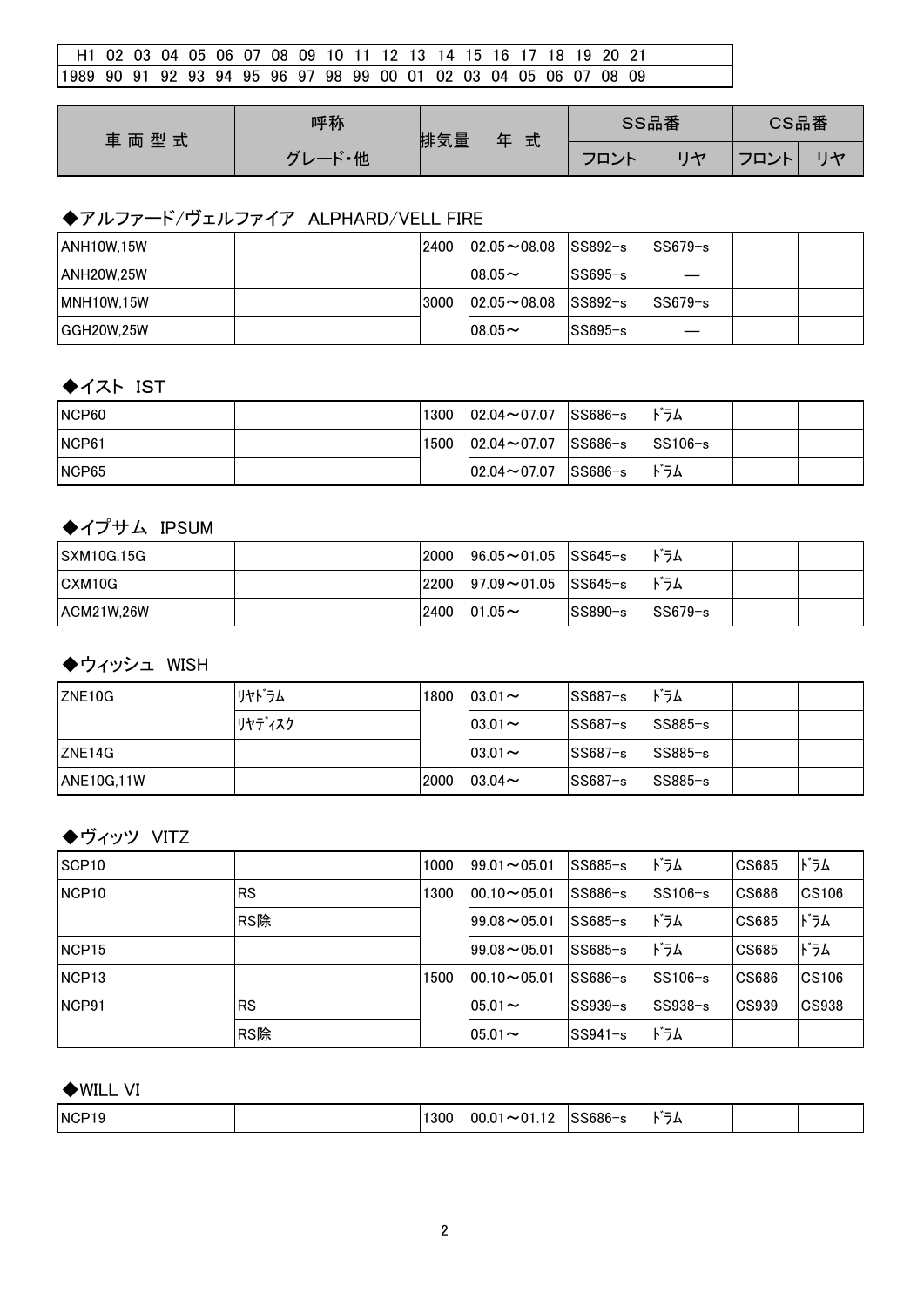| H1 02 03 04 05 06 07 08 09 10 11 12 13 14 15 16 17 18 19 20 21    |  |  |  |  |  |  |  |  |  |  |  |
|-------------------------------------------------------------------|--|--|--|--|--|--|--|--|--|--|--|
| 11989 90 91 92 93 94 95 96 97 98 99 00 01 02 03 04 05 06 07 08 09 |  |  |  |  |  |  |  |  |  |  |  |

| 車両型式 | 呼称                 | 排気量 | 式<br>玍 | SS品番 |              | CS品番      |         |
|------|--------------------|-----|--------|------|--------------|-----------|---------|
|      | ・他<br>$\mathbf{r}$ |     |        | フロント | $H_{\rm{H}}$ | コロント<br>ᆜ | $1 + 7$ |

#### ◆WILL VS

| <b>NZE127</b> | 1500 | $ 02.01 \sim 04.04$ SS686-s | ドラム                 |  |
|---------------|------|-----------------------------|---------------------|--|
| <b>ZZE127</b> | 1800 | $ 01.04\sim 04.04$ SS686-s  | $\textsf{ISS106-s}$ |  |
| ZZE128        |      | $ 01.04 \sim 04.04$ SS671-s | $\textsf{ISS106-s}$ |  |
| IZZE129       |      | $ 01.04 \sim 04.04$ SS686-s | ドラム                 |  |

#### ◆WILL サイファ

| NCP <sub>70</sub> | 1300 | $ 02.09\sim05.07$   | SS686-s | $\cdot$ $\cdot$ $-$<br>フム<br>P. |  |
|-------------------|------|---------------------|---------|---------------------------------|--|
| MCP <sub>75</sub> | 1500 | $ 02.09 \sim 05.07$ | SS686-s | $\cdot$ $\cdot$ $-$<br>フム<br>N  |  |

### ◆ウインダム WINDOM

| VCV <sub>11</sub> | 2500 | $ 93.08\!\sim\!96.08 $              | lSS631−s  | SS771−s     |  |
|-------------------|------|-------------------------------------|-----------|-------------|--|
| MCV21             |      | $96.08 - 99.08$                     | $SS850-s$ | lSS771−s    |  |
|                   |      | $99.08 - 01.07$                     | lSS850−s  | lSS672−s    |  |
| VCV <sub>10</sub> | 3000 | $191.10 \rightarrow 96.08$          | lSS631−s  | $ SS771-s $ |  |
| MCV <sub>20</sub> |      | $96.08 - 99.08$                     | lSS850−s  | $ SS771-s $ |  |
|                   |      | $ 99.08\!\sim\!01.07$               | $SS850-s$ | lSS672−s    |  |
| MCV30             |      | $ 01.07\textcolor{red}{\sim}06.03 $ | $SS892-s$ | $SS885-s$   |  |

## ◆ヴェロッサ VEROSSA

| <b>IGX110</b> |      | 2000 | $101.06 \sim 04.04$ | $SS680-s$                            | $SS854-s$ |       |       |
|---------------|------|------|---------------------|--------------------------------------|-----------|-------|-------|
| <b>GX115</b>  |      |      | $101.06 \sim 04.04$ | $ SS631-s $                          | $SS854-s$ |       |       |
| JZX110        | ターボ無 | 2500 | $101.06 \sim 04.04$ | $\textcolor{blue}{\textsf{SS680-s}}$ | $SS854-s$ |       |       |
|               | ターボ付 |      | $101.06 \sim 04.04$ | $ SS659-s $                          | $SS854-s$ | CS659 | CS854 |

## ◆ヴォルツ VOLTZ

| <b>IZZE136.138</b> | 1800 | $ 02.08 \sim 04.02$ | SS890-s | $\cdot$ $\cdot$ $-$<br>フム<br>IN. |  |
|--------------------|------|---------------------|---------|----------------------------------|--|
| <b>IZZE137</b>     |      | $ 02.08 \sim 04.02$ | SS890-s | $ SS106-s $                      |  |

## ◆エスティマ/エスティマ T/L ESTIMA/ESTIMA T/L

| TCR10W,11W,20W,21W | 2400 | $ 90.05 \sim 92.09$        | $ SS820-s $ | $ SS644-s $ |  |
|--------------------|------|----------------------------|-------------|-------------|--|
|                    |      | $196.08 \rightarrow 99.12$ | $ SS849-s $ | $ SS644-s $ |  |
| ACR30W.40W         |      | $100.02 - 03.04$           | $ SS877-s $ | lSS679−s    |  |
|                    |      | $103.04 \sim 06.01$        | $SS909-s$   | $SS679-s$   |  |
| IACR50W.55W        |      | $06.01 -$                  | SS695-s     |             |  |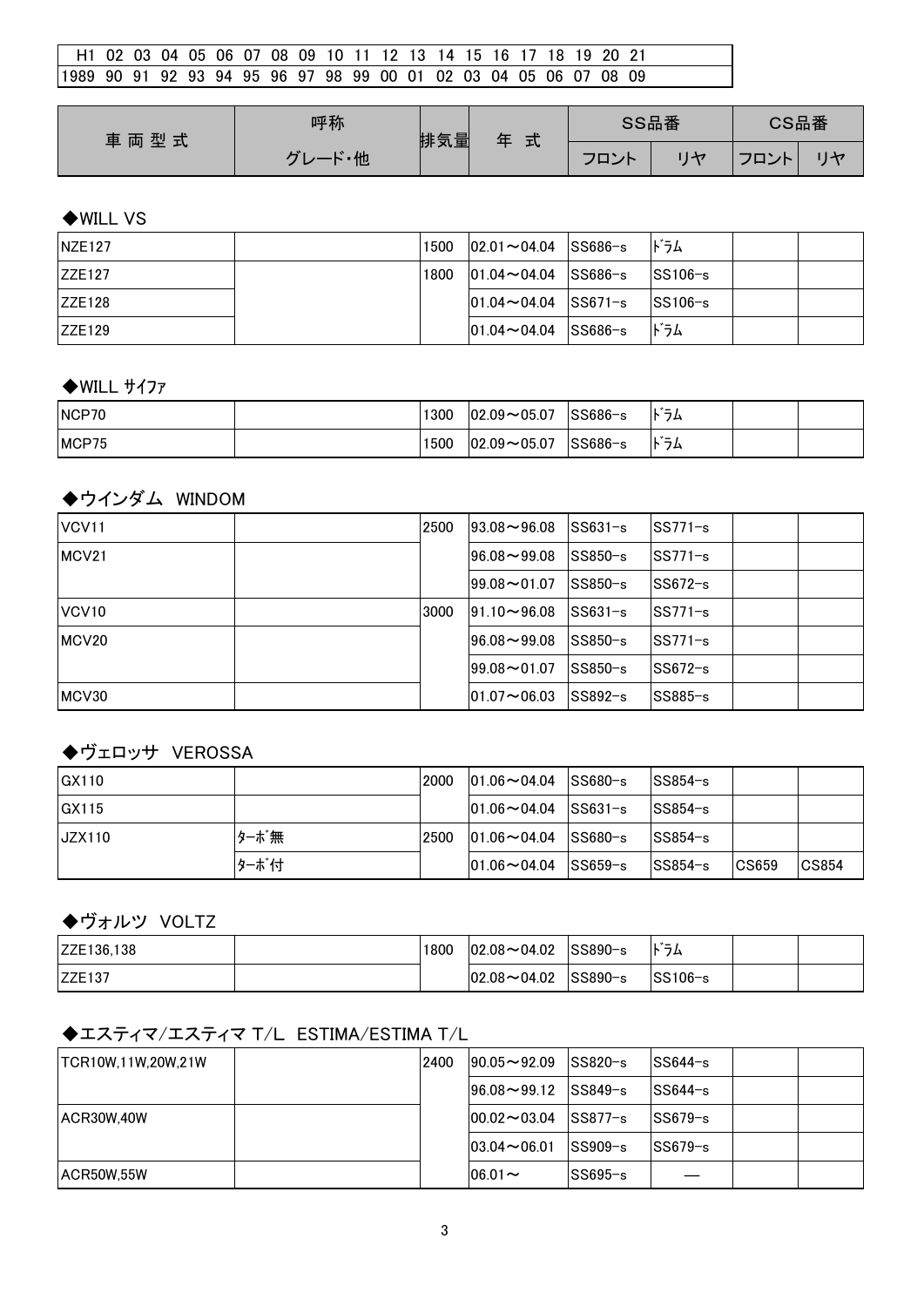| H1 02 03 04 05 06 07 08 09 10 11 12 13 14 15 16 17 18 19 20 21    |  |  |  |  |  |  |  |  |  |  |
|-------------------------------------------------------------------|--|--|--|--|--|--|--|--|--|--|
| 11989 90 91 92 93 94 95 96 97 98 99 00 01 02 03 04 05 06 07 08 09 |  |  |  |  |  |  |  |  |  |  |

| 車両型式 | 呼称                 | 排気量 | 式<br>玍 | SS品番 | CS品番 |          |
|------|--------------------|-----|--------|------|------|----------|
|      | $\mathbf{r}$<br>・他 |     |        | フロント | フロント | $11 + 7$ |

## ◆エスティマ/エスティマ T/L ESTIMA/ESTIMA T/L

| MCR30W.40W  | 3000 | $ 99.12 \sim 03.04$ | SS877−s     | ISS679−s    |  |
|-------------|------|---------------------|-------------|-------------|--|
|             |      | $ 03.04 \sim 06.01$ | $ SS909-s $ | $ SS679-s $ |  |
| IGSR50W.55W | 3500 | $06.01 -$           | lSS695−s    |             |  |

# ◆エスティマ エミーナ/ルシーダ ESTIMA EMINA/LUCIDA

| CXR10G.20G         |        | 2200 | $92.01 - 93.08$           | SS820-s   | ドラム     |  |
|--------------------|--------|------|---------------------------|-----------|---------|--|
|                    |        |      | $96.08 - 99.12$           | $SS849-s$ | SS644-s |  |
| CXR11G,21G         | リヤドラム  |      | $92.01 - 93.08$           | $SS820-s$ | ドラム     |  |
|                    | リヤディスク |      | $92.01 \rightarrow 93.08$ | $SS820-s$ | SS644-s |  |
|                    |        |      | $96.08 - 99.12$           | $SS849-s$ | SS644-s |  |
| <b>TCR10G.20G</b>  |        | 2400 | $92.01 - 93.08$           | $SS820-s$ | SS644-s |  |
|                    |        |      | $96.08 - 99.12$           | $SS849-s$ | SS644-s |  |
| <b>ITCR11G.21G</b> | リヤドラム  |      | $92.01 \rightarrow 93.08$ | $SS820-s$ | ドラム     |  |
|                    | リヤディスク |      | $92.01 \rightarrow 93.08$ | $SS820-s$ | SS644-s |  |
|                    |        |      | $96.08 - 99.12$           | $SS849-s$ | SS644-s |  |

#### $+MR-S$

|  | ZZW30 | 800 | .07<br>99<br>$\overline{\phantom{a}}$<br>⊥∪∼ | $\sim$ $\sim$ $\sim$ | $0000 -$<br>$ \sim$<br>n. | OCCOC<br>วเวชผ | . וור |
|--|-------|-----|----------------------------------------------|----------------------|---------------------------|----------------|-------|
|--|-------|-----|----------------------------------------------|----------------------|---------------------------|----------------|-------|

#### $MR<sub>2</sub>$

|  | <b>SW20</b> |  | 2000 | 08.<br>۵۵.<br>$\overline{\phantom{a}}$<br>$\mathfrak{g}$<br>. లం | 00000<br>_აახხკ–ე | SS637<br>$ \sim$ | <b>OCCES</b><br>US035 | $\sim$<br>്ട്ടപ് |
|--|-------------|--|------|------------------------------------------------------------------|-------------------|------------------|-----------------------|------------------|
|--|-------------|--|------|------------------------------------------------------------------|-------------------|------------------|-----------------------|------------------|

#### ◆Opa (オーパ)

| IZCT10            | リヤドラム                | 1800 | $00.04 - 05.04$ | $SS686-s$ | ドラム      |  |
|-------------------|----------------------|------|-----------------|-----------|----------|--|
|                   | リヤディスク               |      | $02.05 - 05.04$ | $SS671-s$ | lSS672−s |  |
| ZCT <sub>15</sub> | リヤドラム                |      | $00.04 - 05.04$ | lSS671−s  | ドラム      |  |
|                   | リヤディスク               |      | $02.05 - 05.04$ | $SS671-s$ | SS672-s  |  |
| ACT <sub>10</sub> | Aタイプ                 | 2000 | $00.04 - 02.05$ | $SS686-s$ | ドラム      |  |
|                   | 【タイプ(リヤト゛ラム)         |      | $00.08 - 05.04$ | $SS671-s$ | ドラム      |  |
|                   | <b>Iタイプ (リヤディスク)</b> |      | $02.05 - 05.04$ | $SS671-s$ | SS672-s  |  |

## ◆ガイア GAIA

| <b>SXM10G.15G</b> | 2000 | $ 98.05 \sim 01.04$ SS645-s |         | ドラム |  |
|-------------------|------|-----------------------------|---------|-----|--|
|                   |      | $ 01.04 \sim 02.08$ SS850-s |         | ドラム |  |
| ACM10G,15G        |      | $ 01.04 \sim 04.09$         | SS850-s | ドラム |  |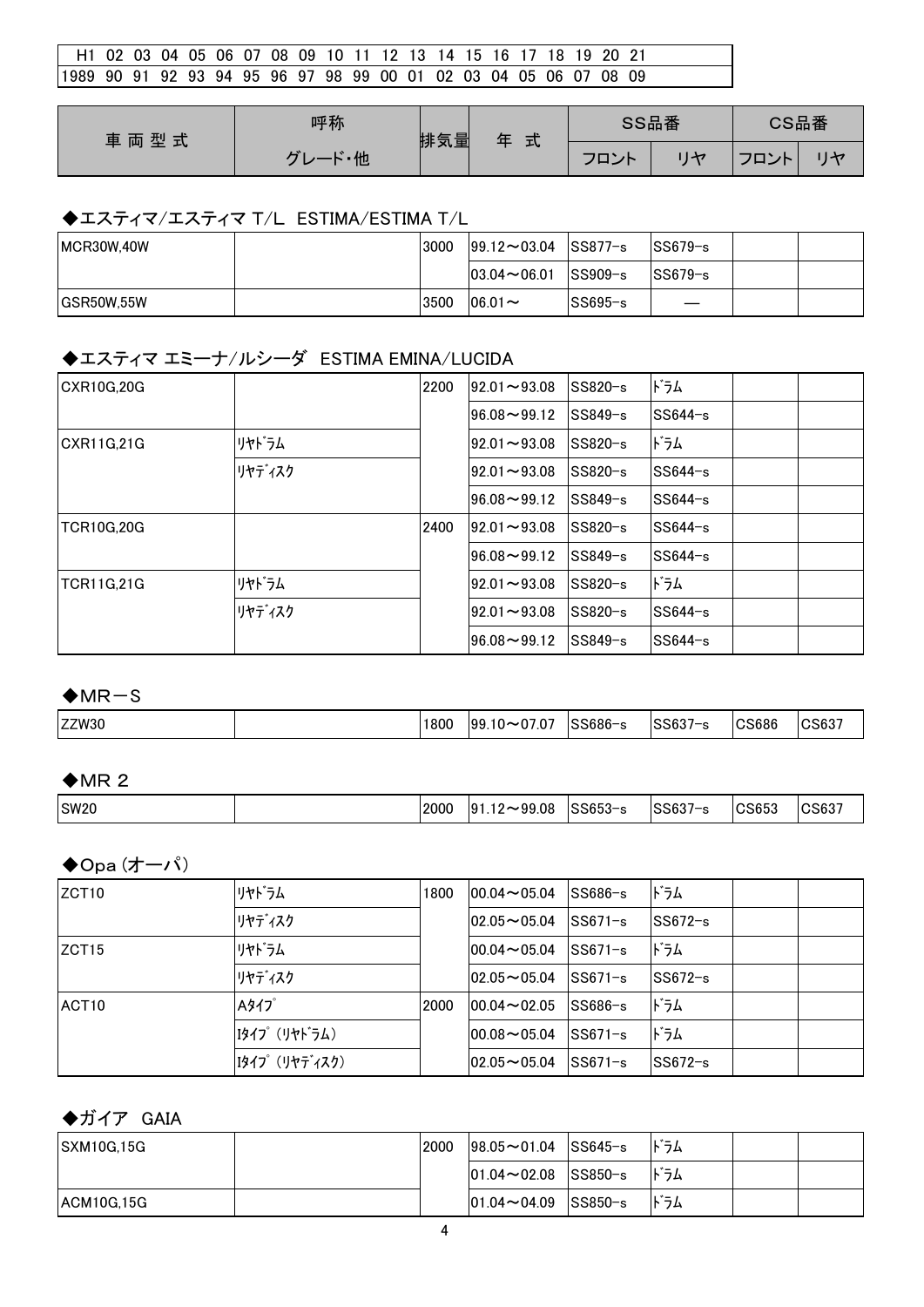| ι H1 O2 O3 O4 O5 O6 O7 O8 O9 10 11 12 13 14 15 16 17 18 19 20 21  |  |  |  |  |  |  |  |  |  |  |  |
|-------------------------------------------------------------------|--|--|--|--|--|--|--|--|--|--|--|
| 11989 90 91 92 93 94 95 96 97 98 99 00 01 02 03 04 05 06 07 08 09 |  |  |  |  |  |  |  |  |  |  |  |

| 車両型式 | 呼称                  | 排気量 | 式 | SS品番      | CS品番     |  |  |
|------|---------------------|-----|---|-----------|----------|--|--|
|      | - 他<br>$\mathbf{r}$ |     |   | フロン<br>ノト | ¬¬<br>ハト |  |  |

# ◆ガイア GAIA

| CXM10G | 2200 | $ 98.05 \sim 01.04$ | SS645−s     | $\cdots$<br>トフム                  |  |
|--------|------|---------------------|-------------|----------------------------------|--|
|        |      | $ 01.04 \sim 04.09$ | $ SS850-s $ | $\cdot$ $\cdot$ $-$<br>フム<br>IN. |  |

#### ◆カムリ CAMRY

| <b>SV40</b>       | 1600 | $94.06 \sim 98.07$        | $SS645-s$ | ドラム       |  |
|-------------------|------|---------------------------|-----------|-----------|--|
| SV41,42,43        | 2000 | $94.06 - 98.06$           | $SS645-s$ | $SS771-s$ |  |
| CV40.43           | 2200 | $94.06 - 98.06$           | $SS645-s$ | $SS771-s$ |  |
| <b>SXV20</b>      |      | $96.12 \rightarrow 99.08$ | $SS645-s$ | $SS771-s$ |  |
|                   |      | $99.08 - 01.09$           | $SS645-s$ | $SS672-s$ |  |
| SXV <sub>25</sub> |      | $ 97.06 \sim 01.09$       | $SS850-s$ | $SS771-s$ |  |
| ACV30             | 2400 | $01.09 - 06.01$           | $SS687-s$ | $SS885-s$ |  |
| ACV35             |      | $01.09 - 06.01$           | $SS687-s$ | $SS771-s$ |  |
| MCV21             | 2500 | $96.12 \rightarrow 99.08$ | SS850-s   | $SS771-s$ |  |
|                   |      | $99.08 - 01.09$           | $SS850-s$ | $SS672-s$ |  |

# ◆カムリ グラシア CAMRY GRACIA

| ISXV20W             | 2200 | $196.12 \rightarrow 99.08$ | $SS645-s$ | $SS771-s$   |  |
|---------------------|------|----------------------------|-----------|-------------|--|
|                     |      | $199.08 - 01.09$           | $SS645-s$ | SS672-s     |  |
| <b>SXV25W</b>       |      | $197.06 - 01.09$           | $SS850-s$ | $SS771-s$   |  |
| MCV21W              | 2500 | $196.12 \rightarrow 99.08$ | $SS850-s$ | $ SS771-s $ |  |
|                     |      | $199.08 - 01.09$           | lSS850−s  | SS672-s     |  |
| MCV <sub>25</sub> W |      | $199.08 - 01.09$           | $SS850-s$ | SS771-s     |  |

## ◆カリーナ CARINA

| AT192        | SX            | 1500 | $92.08 - 96.08$           | SS645−s   | ドラム       |  |
|--------------|---------------|------|---------------------------|-----------|-----------|--|
|              | SG(14" ホイール)  |      | $92.08 - 96.08$           | $SS645-s$ | ドラム       |  |
|              | SG(14"ホイール除)  |      | $92.08 - 96.08$           | $SS606-s$ | ドラム       |  |
| <b>AT212</b> | 13"ホイール       |      | $97.11 \rightarrow 01.02$ | $SS606-s$ | ドラム       |  |
|              | 13"ホイール除      |      | $96.08 \rightarrow 01.12$ | lSS645−s  | ドラム       |  |
| AT190        | SXi           | 1600 | $92.08 - 96.08$           | lSS645−s  | ドラム       |  |
|              | SGi(14"ホイール)  |      | $92.08 - 96.08$           | $SS645-s$ | ドラム       |  |
|              | SGi(14"ホイール除) |      | $92.08 - 96.08$           | $SS606-s$ | ドラム       |  |
| <b>AT210</b> |               |      | $96.08 - 98.08$           | $SS645-s$ | $SS771-s$ |  |
|              |               |      | $98.08 \rightarrow 01.12$ | $SS653-s$ | $SS771-s$ |  |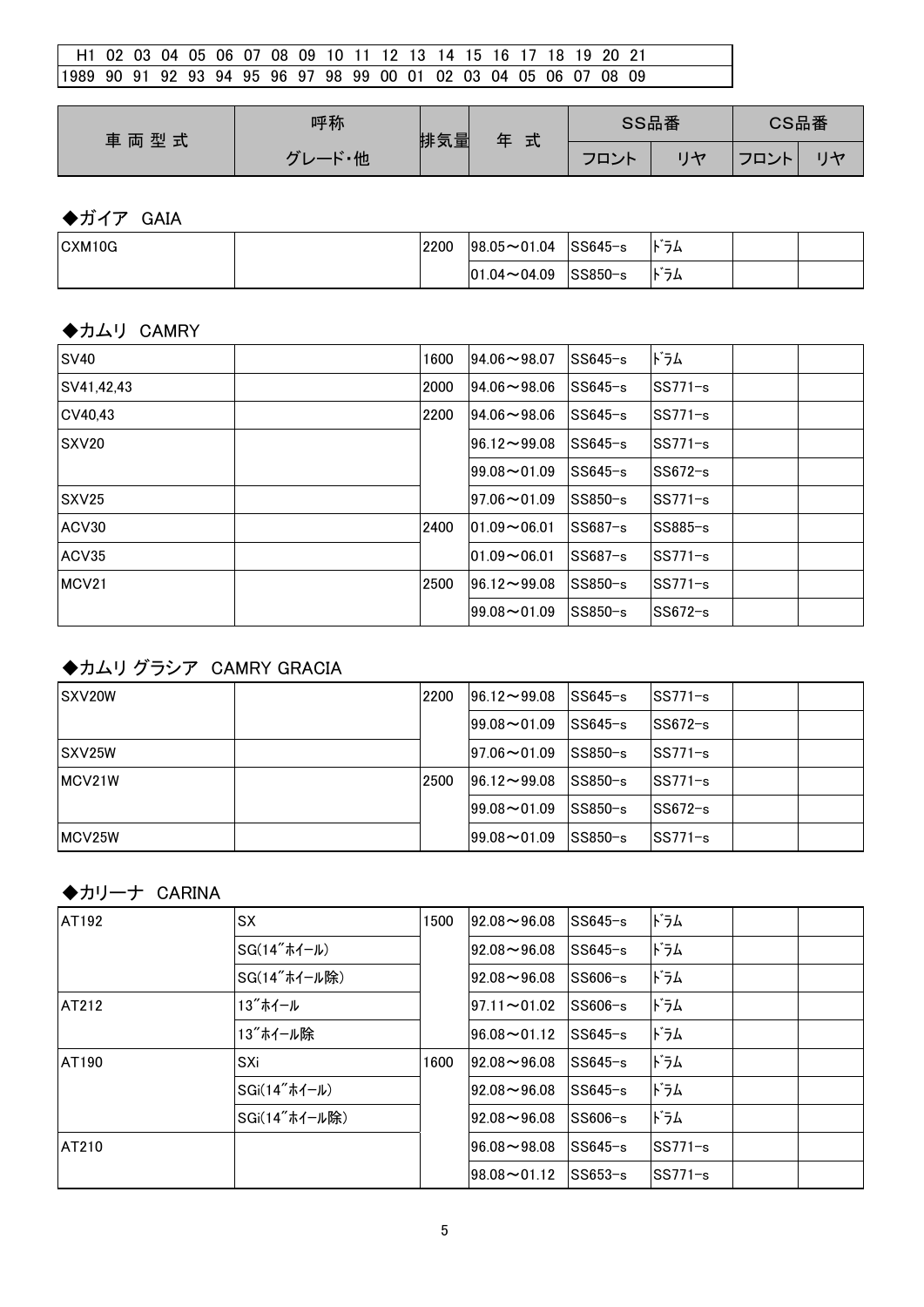| l H1 02 03 04 05 06 07 08 09 10 11 12 13 14 15 16 17 18 19 20 21  |  |  |  |  |  |  |  |  |  |  |
|-------------------------------------------------------------------|--|--|--|--|--|--|--|--|--|--|
| 11989 90 91 92 93 94 95 96 97 98 99 00 01 02 03 04 05 06 07 08 09 |  |  |  |  |  |  |  |  |  |  |

| 車両型式 | 呼称                             | 排気量 | 式 | SS品番              |         | CS品番 |   |  |
|------|--------------------------------|-----|---|-------------------|---------|------|---|--|
|      | $\cdot$<br>- 他<br>$\mathbf{r}$ |     |   | ¬¬<br>ひト<br>′ – ∠ | $H + 7$ | ハト   | H |  |

# ◆カリーナ CARINA

| <b>ST190</b>     | SX, SE, SEEXT | 1800 | $92.08 - 96.08$           | $SS645-s$ | ドラム       |  |
|------------------|---------------|------|---------------------------|-----------|-----------|--|
|                  | SL            |      | $92.08 - 94.02$           | $SS645-s$ | $SS771-s$ |  |
| AT191            | SGi           |      | $94.08 - 96.08$           | $SS606-s$ | ドラム       |  |
|                  | SXi, SEEXT    |      | $94.08 - 96.08$           | $SS645-s$ | ドラム       |  |
|                  | SL            |      | $94.08 - 96.08$           | $SS645-s$ | SS771-s   |  |
| <b>AT211</b>     |               |      | $96.08 \rightarrow 01.12$ | $SS645-s$ | ドラム       |  |
| CT190            |               | 2000 | $92.08 - 96.08$           | $SS645-s$ | ドラム       |  |
| CT195.ST195      |               |      | $92.08 - 96.08$           | $SS645-s$ | SS771-s   |  |
| ICT210.215.ST215 |               |      | $96.08 \rightarrow 01.12$ | $SS645-s$ | ドラム       |  |
| CT211.216        |               | 2200 | $98.08 \rightarrow 01.12$ | $SS645-s$ | ドラム       |  |

## ◆カリーナ ED CARINA ED

| ST200.201     |                            | 1800 | $193.09 \rightarrow 98.04$ | lSS645−s  | ドラム       |  |
|---------------|----------------------------|------|----------------------------|-----------|-----------|--|
| <b>ST202</b>  | SLIM.X                     | 2000 | $ 93.09 \sim 95.08$        | lSS645−s  | $SS771-s$ |  |
|               | GLIM.GT<br>(スーパーストラットサス無)  |      | $193.09 - 98.04$           | lSS631−s  | $SS771-s$ |  |
|               | GLIM.GT<br> (スーパーストラットサス付) |      | $193.09 - 98.04$           | lSS666−s  | $SS771-s$ |  |
| <b>ST203</b>  |                            |      | $193.09 - 97.12$           | lSS645−s  | $SS771-s$ |  |
| <b>IST205</b> |                            |      | $ 94.05 - 98.04 $          | $SS666-s$ | $SS771-s$ |  |

## ◆カルディナ CALDINA

| ST190G, AT191G, 211G |        | 1800 | $92.11 - 02.09$           | $SS645-s$ | ドラム       |  |
|----------------------|--------|------|---------------------------|-----------|-----------|--|
| ZZT241W              |        |      | $02.09 - 07.06$           | $SS671-s$ | $SS672-s$ |  |
| <b>CT190G</b>        |        | 2000 | $92.11 \rightarrow 97.08$ | $SS645-s$ | ドラム       |  |
| <b>ST191G</b>        |        |      | $92.11 \rightarrow 96.01$ | $SS645-s$ | $SS771-s$ |  |
|                      |        |      | $96.01 \rightarrow 97.08$ | $SS645-s$ | ドラム       |  |
| ST195G               | CZ,TZ  |      | $92.11 \rightarrow 96.01$ | $SS645-s$ | $SS771-s$ |  |
|                      |        |      | $96.01 \rightarrow 97.08$ | $SS645-s$ | ドラム       |  |
|                      | TZG    |      | $95.02 \rightarrow 97.08$ | $SS645-s$ | SS771-s   |  |
| ST210G,215G,215W     | E,G    |      | $97.08 - 02.09$           | $SS645-s$ | ドラム       |  |
|                      | GT.GTT |      | $97.08 - 02.09$           | $SS653-s$ | $SS771-s$ |  |
| AZT124W,246W         |        |      | $02.09 - 07.06$           | $SS671-s$ | SS672-s   |  |
| ST246W               |        |      | $02.09 - 07.06$           | $SS892-s$ | $SS885-s$ |  |
| CT216G               |        | 2200 | $97.08 - 02.09$           | $SS645-s$ | ドラム       |  |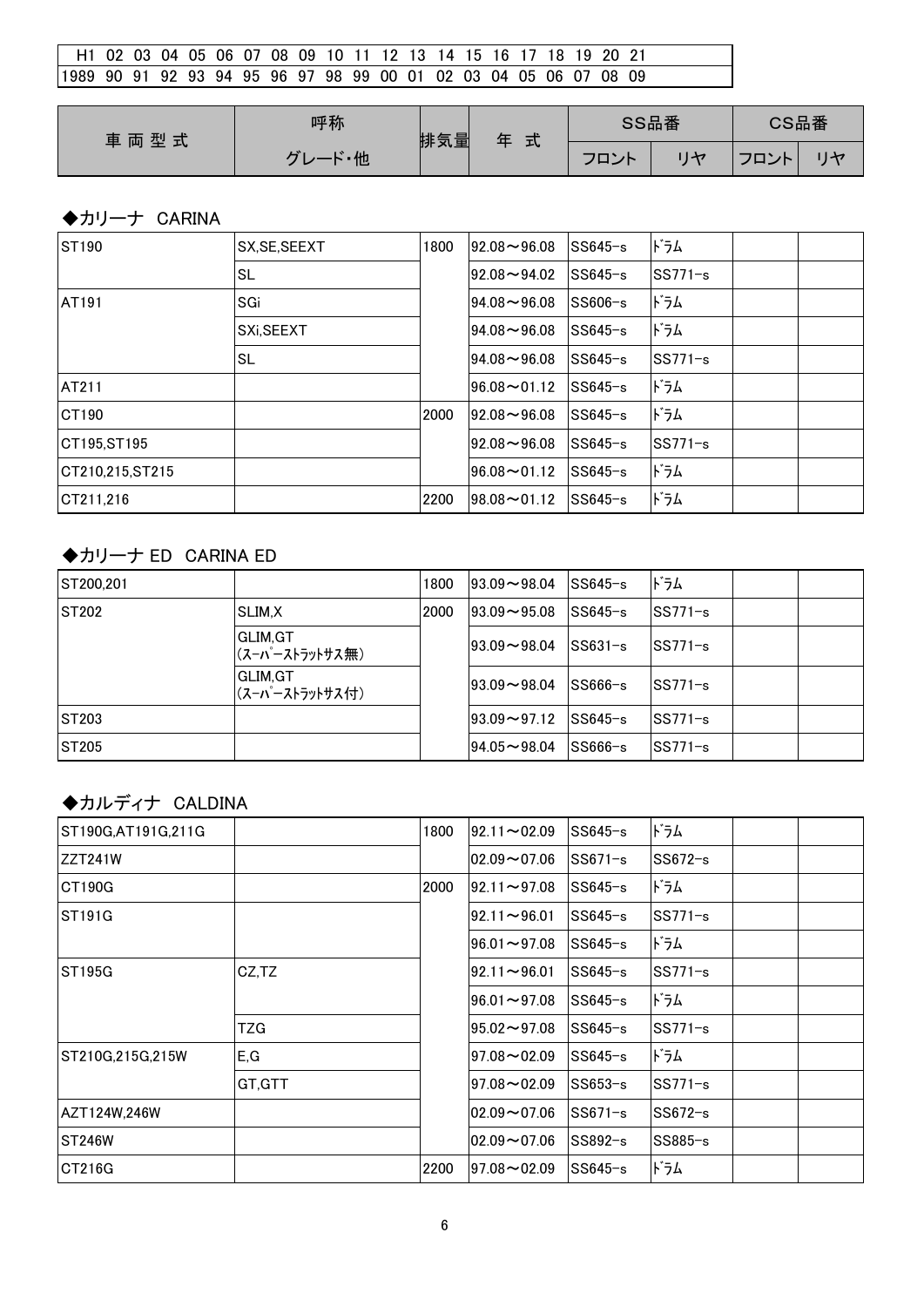| l H1 02 03 04 05 06 07 08 09 10 11 12 13 14 15 16 17 18 19 20 21  |  |  |  |  |  |  |  |  |  |  |
|-------------------------------------------------------------------|--|--|--|--|--|--|--|--|--|--|
| 11989 90 91 92 93 94 95 96 97 98 99 00 01 02 03 04 05 06 07 08 09 |  |  |  |  |  |  |  |  |  |  |

| 車両型式 | 呼称                 | 排気量 | 式<br>玍 | SS品番 |           | CS品番 |
|------|--------------------|-----|--------|------|-----------|------|
|      | $\mathbf{r}$<br>・他 |     |        | フロント | フロン<br>ハト | H    |

## ◆カレン CURREN

| <b>IST208</b> |                  | 1800 | $195.09 \rightarrow 98.07$ | $ SS645-s $         | ドラム      |  |
|---------------|------------------|------|----------------------------|---------------------|----------|--|
| <b>IST206</b> | XS.FS            | 2000 | $194.02 \sim 98.07$        | $\textsf{ISS645-s}$ | ISS771−s |  |
|               | ZS(スーパーストラットサス無) |      | $94.02 \rightarrow 98.07$  | $ SS631-s $         | ISS771−s |  |
|               | ZS(スーパーストラットサス付) |      | $194.02 \rightarrow 98.07$ | $SS666-s$           | ISS771−s |  |
| <b>IST207</b> |                  |      | $194.02 \rightarrow 98.07$ | ISS645−s            | SS771−s  |  |

# ◆カローラ/アクシオ/スプリンター COROLLA/AXIO/SPRINTER

| EE101,111         |                  | 1300 | $91.06 - 00.08$           | SS606-s   | ドラム     | CS606 | ドラム          |
|-------------------|------------------|------|---------------------------|-----------|---------|-------|--------------|
| NZE120            |                  |      | $00.08 - 06.09$           | $SS686-s$ | ドラム     | CS686 | ドラム          |
| AE100,110         |                  | 1500 | $91.06 \rightarrow 00.08$ | $SS606-s$ | ドラム     | CS606 | ドラム          |
| NZE121,124        |                  |      | $00.08 - 06.09$           | SS686-s   | ドラム     | CS686 | ドラム          |
| NZE141(X)         | (G)未設定           |      | $06.10 -$                 | $SS941-s$ | ドラム     | —     | ドラム          |
| AE101             | SEG, SJ          | 1600 | $91.06 \sim 95.05$        | $SS606-s$ | ドラム     | CS606 | ドラム          |
|                   | GT(スーパーストラットサス無) |      | $91.06 \sim 95.05$        | $SS606-s$ | SS844-s | CS606 | CS844        |
|                   | GT(スーパーストラットサス付) |      | $92.05 \sim 95.05$        | $SS653-s$ | SS844-s | CS653 | CS844        |
| AE104             |                  |      | $91.06 - 95.09$           | $SS606-s$ | ドラム     | CS606 | ドラム          |
| AE111             | Sクルーズ            |      | $95.05 \rightarrow 97.04$ | $SS606-s$ | ドラム     | CS606 | ドラム          |
|                   | GT               |      | $97.04 \sim 00.08$        | SS606-s   | SS844-s | CS606 | CS844        |
| AE114             |                  |      | $95.05 \rightarrow 00.08$ | $SS606-s$ | ドラム     | CS606 | ドラム          |
| ZZE122            |                  | 1800 | $00.08 - 06.09$           | SS686-s   | SS106-s | CS686 | <b>CS106</b> |
| <b>ZZE124</b>     |                  |      | $00.08 - 06.09$           | SS686-s   | ドラム     | CS686 | ドラム          |
| CE100,104,110,114 |                  | 2000 | $91.06 - 98.04$           | $SS606-s$ | ドラム     | CS606 | ドラム          |
| CE113,116         |                  | 2200 | $98.04 \rightarrow 00.08$ | SS606-s   | ドラム     | CS606 | ドラム          |
| CE121             |                  |      | $00.08 - 04.04$           | SS686-s   | ドラム     | CS686 | ドラム          |

# ◆カローラ/フィールダー/スプリンター ワゴン COROLLA/FIELDER/SPRINTER WAGON

| IAE100G.EE104G.108G | 1500 | $91.09 - 02.04$            | $SS606-s$ | ドラム      |  |
|---------------------|------|----------------------------|-----------|----------|--|
| INZE121G.124G       |      | $100.08 - 06.09$           | $SS686-s$ | ドラム      |  |
| <b>AE101G</b>       | 1600 | $191.06 \rightarrow 00.08$ | $SS606-s$ | SS844-s  |  |
| <b>AE104G</b>       |      | $195.05 - 00.08$           | $SS606-s$ | ドラム      |  |
| IZZE123G            | 1800 | $100.08 - 06.09$           | $SS671-s$ | lSS106−s |  |
| IZZE122G.124G       |      | $100.08 - 06.09$           | $SS686-s$ | ドラム      |  |
| CE100G.108G         | 2000 | $191.09 - 98.04$           | $SS606-s$ | ドラム      |  |
| CE101G.102G         | 2200 | $198.04 \sim 02.06$        | $SS606-s$ | ドラム      |  |
| <b>CE121G</b>       |      | $100.08 - 04.04$           | $SS686-s$ | ドラム      |  |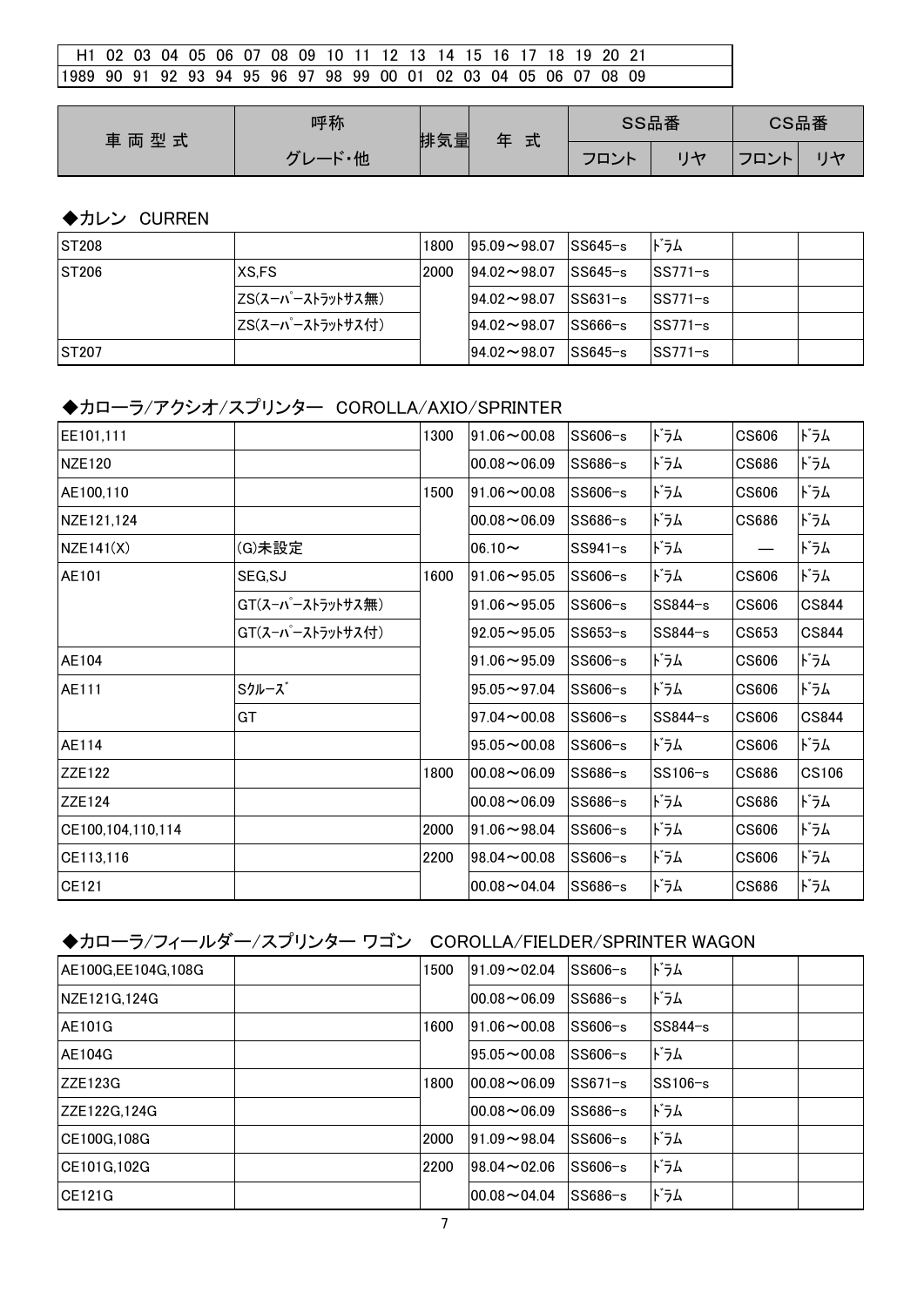| H1 02 03 04 05 06 07 08 09 10 11 12 13 14 15 16 17 18 19 20 21    |  |  |  |  |  |  |  |  |  |  |  |
|-------------------------------------------------------------------|--|--|--|--|--|--|--|--|--|--|--|
| 11989 90 91 92 93 94 95 96 97 98 99 00 01 02 03 04 05 06 07 08 09 |  |  |  |  |  |  |  |  |  |  |  |

| 車両型式 | 呼称                  | 排気量 | 式<br>玍 | SS品番 | CS品番 |    |
|------|---------------------|-----|--------|------|------|----|
|      | $\mathbf{r}$<br>- 他 |     |        | フロント | フロント | 川ヤ |

#### ◆カローラ スパシオ COROLLA SPACIO

| INZE121N       | 1500 | $ 01.05 \sim 07.06$ SS686-s | ドラム |  |
|----------------|------|-----------------------------|-----|--|
| <b>JAE111N</b> | 1600 | $ 97.01 \sim 01.05$ SS606-s | ドラム |  |
| <b>AE115N</b>  | 1800 | $ 97.08 \sim 01.05$ SS606-s | ドラム |  |
| IZZE122N.124N  |      | $ 01.05 \sim 07.06$ SS686-s | ドラム |  |

#### ◆カローラ II COROLLA II

| EL41,51             | 1300 | $ 90.09 - 99.07$ | <sup>∣</sup> SS606−s | $\cdot$ $-$<br>フム       | <b>CS606</b>       | $\cdot$ $\cdot$ $-$<br>フム<br>Þ |
|---------------------|------|------------------|----------------------|-------------------------|--------------------|--------------------------------|
| IEL43.53.55.NL40.50 | 1500 | $ 90.09 - 99.07$ | SS606-s              | $\cdot$ $-$<br>フム<br>r. | $\mathsf{IC}$ S606 | $\cdot$ $\cdot$ $-$<br>フム<br>Þ |

#### ◆カローラ ランクス/アレックス COROLLA RUNX/ALLEX

| NZE121.124  | 1500 | $ 01.01\sim06.09$ SS686-s |         | ドラム         |  |
|-------------|------|---------------------------|---------|-------------|--|
| IZZE123     | 1800 | $ 01.01\sim06.09$ SS671-s |         | $ SS106-s $ |  |
| IZZE122.124 |      | $ 02.09\sim06.09$         | SS686−s | ドラム         |  |

#### ◆カローラ レビン/セレス/スプリンター トレノ/マリノ LEVIN/CERES/TRUENO/MARINO

| AE91      | ABS無                           | 1500 | $89.05 - 91.06$           | SS606-s   | ドラム       | CS606 | ドラム          |
|-----------|--------------------------------|------|---------------------------|-----------|-----------|-------|--------------|
|           | ABS付                           |      | $89.05 - 91.06$           | $SS606-s$ | SS844-s   | CS606 | <b>CS844</b> |
| AE100.110 |                                |      | $91.06 - 00.08$           | SS606-s   | ドラム       | CS606 | ドラム          |
| AE86      | GT                             | 1600 | $83.05 \rightarrow 87.04$ | $SS735-s$ | ドラム       | CS735 | ドラム          |
|           | GTV, GTAPEX, GTZ               |      | $83.05 - 87.04$           | $SS735-s$ | $SS753-s$ | CS735 | CS753        |
| AE92      | GT                             |      | $87.05 - 89.05$           | $SS606-s$ | ドラム       | CS606 | ドラム          |
|           |                                |      | $89.05 - 91.06$           | $SS606-s$ | SS844-s   | CS606 | CS844        |
|           | GTV, GTAPEX, GTZ               |      | $87.05 - 91.06$           | $SS606-s$ | $SS844-s$ | CS606 | CS844        |
| AE101     | SJ,X                           |      | $91.06 - 98.08$           | $SS606-s$ | ドラム       | CS606 | ドラム          |
|           | G, GT<br>GTAPEX (スーパーストラットサス無) |      | $91.06 - 95.05$           | $SS606-s$ | SS844-s   | CS606 | CS844        |
|           | GTZ.<br>GTAPEX (スーパーストラットサス付)  |      | $91.06 - 95.05$           | $SS653-s$ | SS844-s   | CS653 | CS844        |
| AE111     | XZ                             |      | $95.05 - 00.08$           | $SS606-s$ | ドラム       | CS606 | ドラム          |
|           | BZG(スーパーストラットサス無)              |      | $95.05 \sim 00.08$        | $SS606-s$ | $SS844-s$ | CS606 | CS844        |
|           | BZV,BZR<br>BZG(スーパーストラットサス付)   |      | $95.05 \sim 00.08$        | $SS653-s$ | $SS844-s$ | CS653 | CS844        |

#### ◆クラウン/マジェスタ/ロイヤル/アスリート CROWN/MAJESTA/ROYAL/ATHLETE

| IGS151H       | 2000 | $ 95.08 \sim 01.08$ SS631-s        | ISS817−s    | CS631 |  |
|---------------|------|------------------------------------|-------------|-------|--|
| <b>IGS151</b> |      | $ 95.12 \rightarrow 98.08$ SS645-s | $ SS660-s $ |       |  |
|               |      | $ 98.08 \sim 01.08$ SS102-s        | SS293-s     |       |  |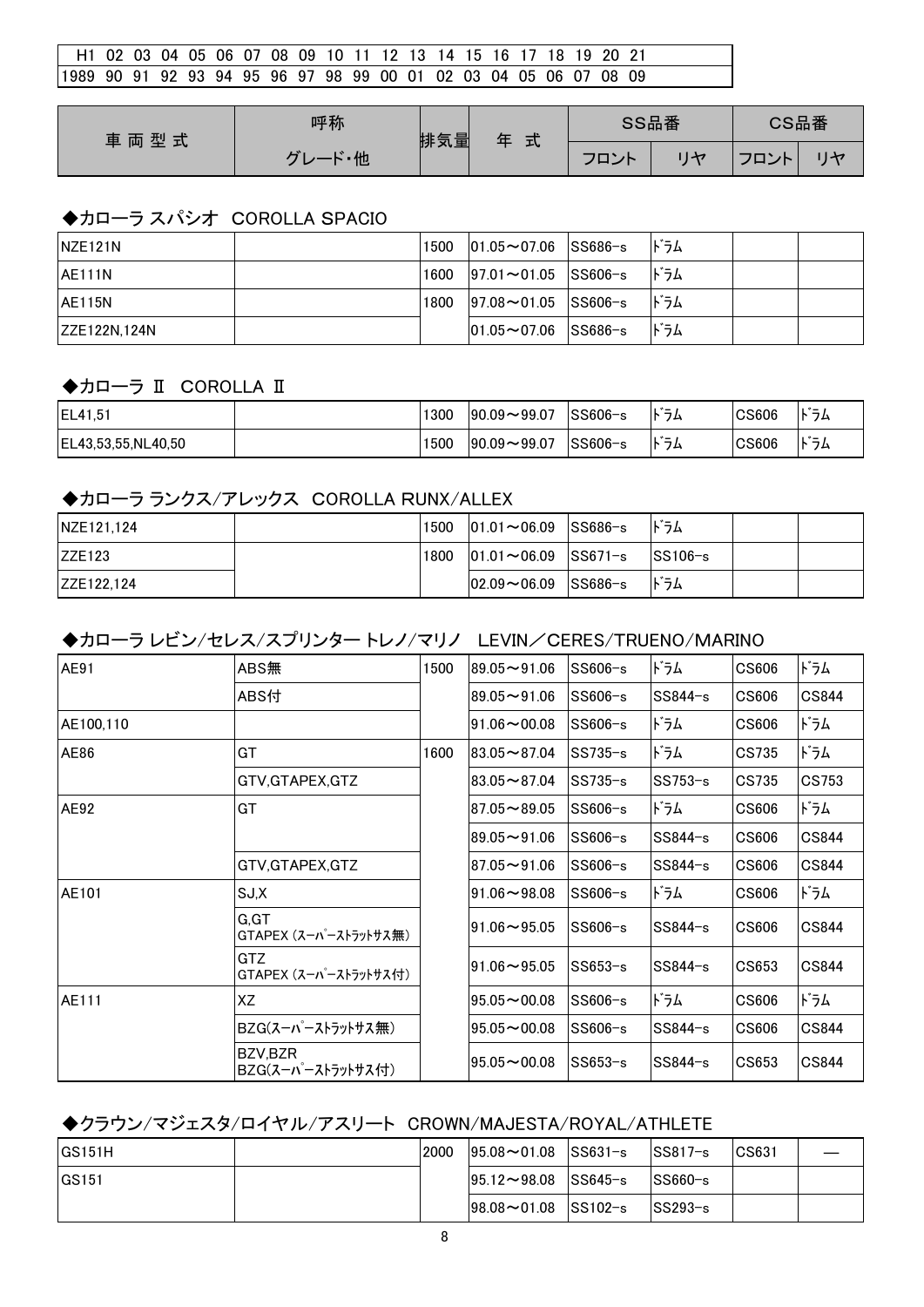| l H1 02 03 04 05 06 07 08 09 10 11 12 13 14 15 16 17 18 19 20 21 |  |  |  |  |  |  |  |  |  |  |  |
|------------------------------------------------------------------|--|--|--|--|--|--|--|--|--|--|--|
| 1989 90 91 92 93 94 95 96 97 98 99 00 01 02 03 04 05 06 07 08 09 |  |  |  |  |  |  |  |  |  |  |  |

| 車両型式 | 呼称   | 排気量 | 式 | SS品番 |    | CS品番 |    |
|------|------|-----|---|------|----|------|----|
|      | 一ド・他 |     |   | フロント | ロト | マロント | リヤ |

#### ◆クラウン/マジェスタ/ロイヤル/アスリート CROWN/MAJESTA/ROYAL/ATHLETE

| GS171              |       | 2000 | $00.04 \sim 03.12$        | SS680-s   | SS854-s |       |              |
|--------------------|-------|------|---------------------------|-----------|---------|-------|--------------|
| <b>LS151</b>       |       | 2400 | $95.12 \rightarrow 99.09$ | SS645-s   | SS660-s |       |              |
| <b>LS151H</b>      |       |      | $95.08 - 99.09$           | $SS631-s$ | SS817-s | CS631 |              |
| JZS151,153         |       | 2500 | $95.08 \sim 01.08$        | $SS631-s$ | SS817-s | CS631 |              |
| <b>JZS171</b>      | ターボ無  |      | $99.09 - 01.08$           | SS680-s   | SS854-s |       |              |
|                    | ターボ付  |      | $99.09 - 03.12$           | SS659-s   | SS854-s | CS659 | CS854        |
| <b>JZS173</b>      |       |      | $99.09 - 03.12$           | $SS631-s$ | SS854-s | CS631 | CS854        |
| GRS180,181         | ロイヤル  |      | $03.12 \rightarrow 08.02$ | $SS125-s$ | SS126-s |       |              |
|                    | アスリート |      | $03.12 \rightarrow 08.02$ | SS687-s   | SS126-s | CS687 | <b>CS126</b> |
| GRS200,201         | ロイヤル  |      | $08.02 -$                 | SS125-s   | SS126-s |       |              |
|                    | アスリート |      | $08.02 \sim$              | SS687-s   | SS126-s | CS687 | <b>CS126</b> |
| JZS147,149,155,157 |       | 3000 | $91.10 \sim 01.08$        | $SS631-s$ | SS817-s | CS631 |              |
| JZS175, JKS175     |       |      | $99.09 -$                 | SS680-s   | SS854-s |       |              |
| JZS177,179         |       |      | $99.09 - 04.06$           | SS631-s   | SS854-s | CS631 | CS854        |
| GRS182,183         | ロイヤル  |      | $03.12 \rightarrow 08.02$ | SS125-s   | SS126-s |       |              |
|                    | アスリート |      | $03.12 - 08.02$           | SS687-s   | SS126-s | CS687 | <b>CS126</b> |
| GRS202,203         |       |      | $08.02 -$                 | $SS125-s$ | SS126-s |       |              |
| <b>GRS184</b>      | アスリート | 3500 | $05.09 - 08.02$           | SS133-s   | SS126-s |       |              |
| GRS204, GWS204     |       |      | $08.02 -$                 | $SS133-s$ | SS126-s |       |              |
| UZS141,147         |       | 4000 | $91.10 - 95.08$           | $SS631-s$ | SS817-s | CS631 |              |
| UZS143,145,155     |       |      | $92.10 - 99.09$           | SS659-s   | SS817-s | CS659 |              |
| UZS151,157         |       |      | $95.08 \rightarrow 99.09$ | $SS631-s$ | SS817-s | CS631 |              |
| UZS171,175         |       |      | $99.09 - 04.06$           | $SS631-s$ | SS854-s | CS631 | CS854        |
| <b>UZS173</b>      |       |      | $99.09 - 04.06$           | SS659-s   | SS854-s | CS659 | <b>CS854</b> |
| UZS186,187         | マジェスタ | 4300 | $04.06 \sim$              | SS687-s   | SS126-s | CS687 | CS126        |

#### ◆クラウン ワゴン/エステート CROWN WAGON/ESTATE

| <b>GS171W</b>  |      | 2000 | $ 01.08 \sim 03.12$        | $SS680-s$ | ISS854−s    |  |
|----------------|------|------|----------------------------|-----------|-------------|--|
| <b>JZS171W</b> | ターボ無 | 2500 | $ 99.12 \rightarrow 07.06$ | $SS680-s$ | $SS854-s$   |  |
|                | ターボ付 |      | $199.12 \rightarrow 03.12$ | $SS659-s$ | $SS854-s$   |  |
| JZS173W        |      |      | $199.12 \rightarrow 07.06$ | $SS631-s$ | ISS854−s    |  |
| JZS175W        |      | 3000 | $199.12 \rightarrow 07.06$ | $SS680-s$ | $ SS854-s $ |  |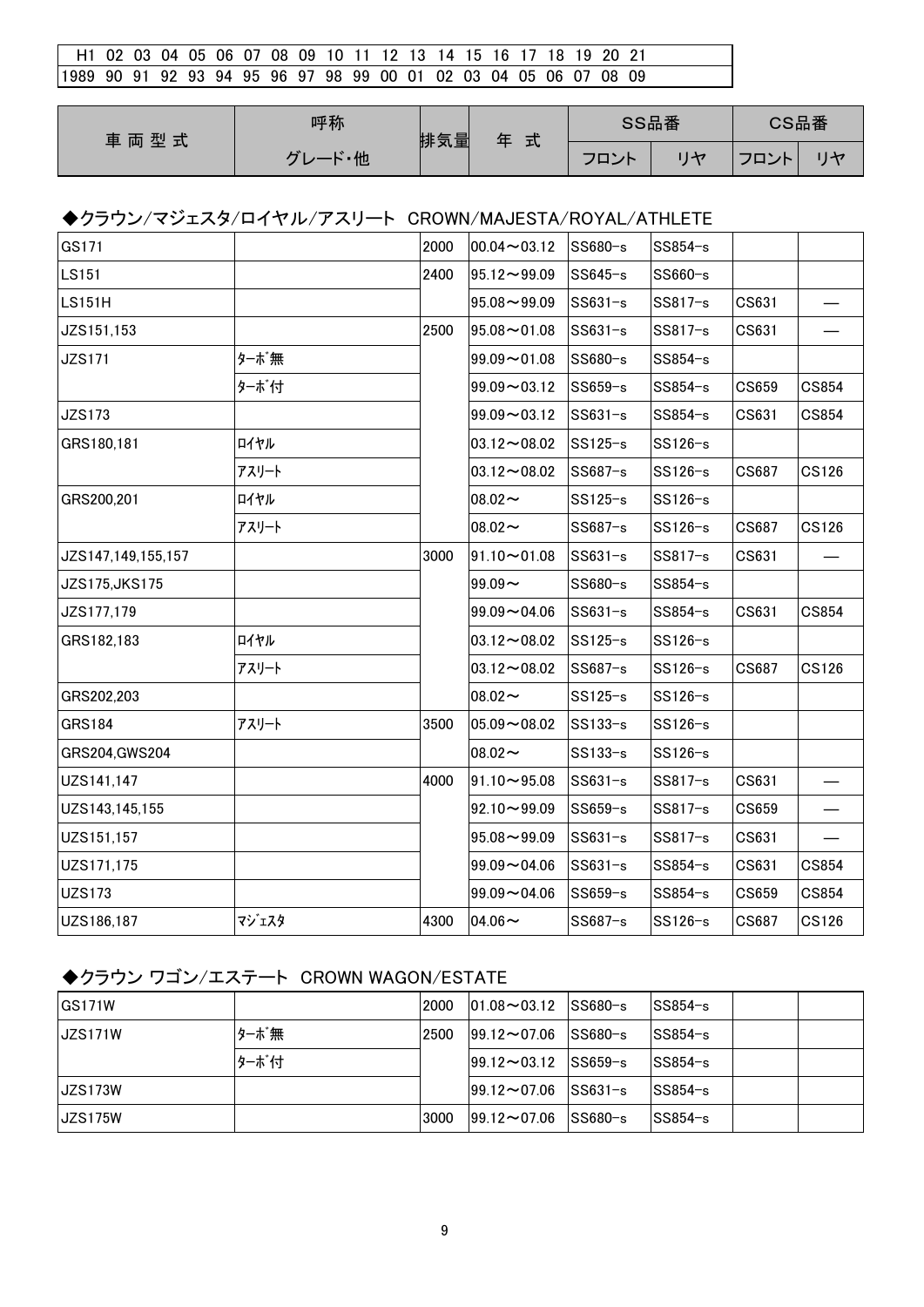| l H1 02 03 04 05 06 07 08 09 10 11 12 13 14 15 16 17 18 19 20 21 |  |  |  |  |  |  |  |  |  |  |  |
|------------------------------------------------------------------|--|--|--|--|--|--|--|--|--|--|--|
| 1989 90 91 92 93 94 95 96 97 98 99 00 01 02 03 04 05 06 07 08 09 |  |  |  |  |  |  |  |  |  |  |  |

| 車両型式 | 呼称                  | 排気量 | $\rightarrow$ | SS品番          |         | CS品番     |  |
|------|---------------------|-----|---------------|---------------|---------|----------|--|
|      | - 他<br>$\mathbf{r}$ |     | ᅚ             | ¬¬<br>◞<br>–∽ | $H + 7$ | ——<br>ハト |  |

# ◆グランビア/グランド ハイエース GRANVIA/GRAND HIACE

| <b>IRCH11W</b> | 2700 | $195.08 \rightarrow 97.08$ | $ SS647-s $ | ドラム       |
|----------------|------|----------------------------|-------------|-----------|
|                |      | $ 97.08 \sim 98.04$        | $ SS647-s $ | $SS817-s$ |
| IKCH10W.16W    | 3000 | $ 95.08 \sim 97.08$        | $ SS647-s $ | ドラム       |
|                |      | $ 97.08 \sim 02.05$        | $ SS647-s $ | $SS817-s$ |
| IVCH10W.16W    | 3400 | $195.08 \rightarrow 97.08$ | $ SS647-s $ | ドラム       |
|                |      | $ 97.08\sim$ 02.05         | $ SS647-s $ | $SS817-s$ |

## ◆クルーガーL/V KLUGER L/V

| <b>ACU20W.25W</b> | 2400 | $ 00.11 \sim 03.08$ SS884-s | $SS885-s$ |
|-------------------|------|-----------------------------|-----------|
|                   |      | $ 03.08 \sim 07.05$ SS884-s | $SS908-s$ |
| <b>MCU20W.25W</b> | 3000 | $ 00.11 \sim 03.08$ SS884-s | $SS885-s$ |
|                   |      | $ 03.08 \sim 07.05$ SS884-s | $SS908-s$ |

#### ◆クレスタ CRESTA

| SX90          |      | 1800 | $92.10 - 96.09$           | $SS645-s$ | SS660-s   |       |       |
|---------------|------|------|---------------------------|-----------|-----------|-------|-------|
| GX90          |      | 2000 | $92.10 \rightarrow 96.09$ | $SS645-s$ | SS660-s   |       |       |
| GX100         |      |      | $96.09 - 98.08$           | $SS645-s$ | $SS293-s$ |       |       |
|               |      |      | $98.08 - 01.06$           | $SS102-s$ | $SS293-s$ |       |       |
| GX105         |      |      | $98.08 \sim 01.06$        | SS631-s   | SS817-s   | CS631 |       |
| LX90          |      | 2400 | $92.10 \rightarrow 96.09$ | $SS645-s$ | SS660-s   |       |       |
| LX100         |      |      | $96.09 - 98.08$           | $SS645-s$ | SS293-s   |       |       |
|               |      |      | $98.08 - 99.08$           | $SS102-s$ | $SS293-s$ |       |       |
| <b>JZX90</b>  | ターボ無 | 2500 | $92.10 \rightarrow 95.09$ | $SS631-s$ | SS660-s   | CS631 |       |
|               |      |      | $95.09 - 96.09$           | $SS631-s$ | SS817-s   | CS631 |       |
|               | ターボ付 |      | $92.10 \rightarrow 96.09$ | $SS659-s$ | SS660-s   | CS659 |       |
| <b>JZX93</b>  |      |      | $92.10 - 95.09$           | $SS631-s$ | SS660-s   | CS631 |       |
|               |      |      | $95.09 - 96.09$           | $SS631-s$ | $SS817-s$ | CS631 |       |
| <b>JZX100</b> | ターボ無 |      | $96.09 - 01.06$           | $SS631-s$ | $SS817-s$ | CS631 |       |
|               | ターボ付 |      | $96.09 - 01.06$           | $SS659-s$ | SS293-s   | CS659 | CS293 |
| <b>JZX105</b> |      |      | $96.09 - 01.06$           | $SS631-s$ | SS817-s   | CS631 |       |
| JZX91         |      | 3000 | $92.10 - 95.09$           | $SS631-s$ | SS660-s   | CS631 |       |
|               |      |      | $95.09 - 96.09$           | $SS631-s$ | SS817-s   | CS631 |       |
| <b>JZX101</b> |      |      | $96.09 - 01.06$           | SS631-s   | SS817-s   | CS631 |       |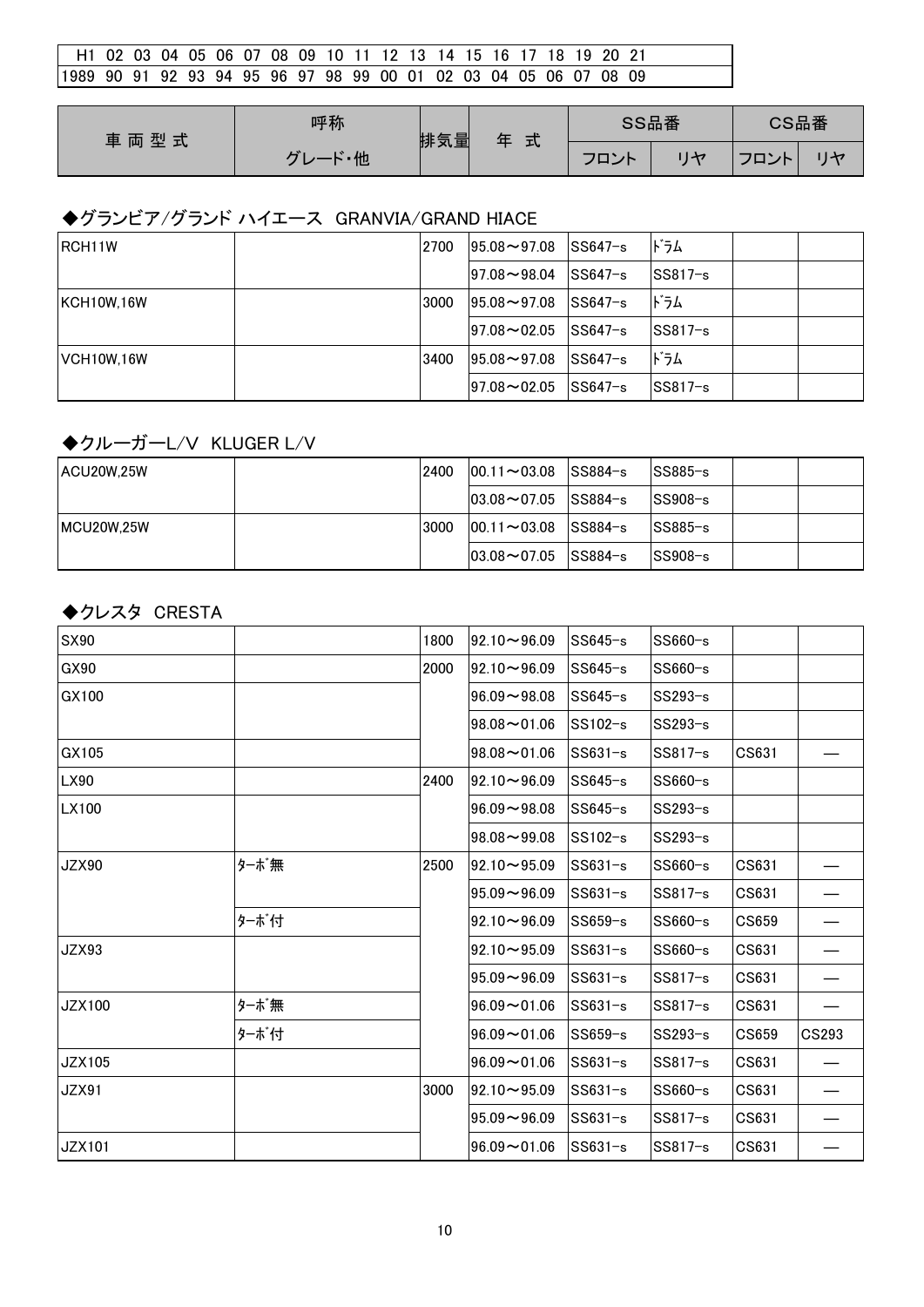| l H1 02 03 04 05 06 07 08 09 10 11 12 13 14 15 16 17 18 19 20 21  |  |  |  |  |  |  |  |  |  |  |  |
|-------------------------------------------------------------------|--|--|--|--|--|--|--|--|--|--|--|
| 11989 90 91 92 93 94 95 96 97 98 99 00 01 02 03 04 05 06 07 08 09 |  |  |  |  |  |  |  |  |  |  |  |

| 車両型式 | 呼称   | 排気量 | 式<br>玍 | SS品番 | CS品番 |  |
|------|------|-----|--------|------|------|--|
|      | ード・他 |     |        | フロント | フロント |  |

## ◆コロナ EXiV CORONA EXiV

| ST180,181    |                             | 1800 | $89.09 - 91.08$ | SS606-s   | ドラム         |  |
|--------------|-----------------------------|------|-----------------|-----------|-------------|--|
|              |                             |      | $91.08 - 93.09$ | $SS617-s$ | ドラム         |  |
| ST200.201    |                             |      | $93.09 - 98.04$ | $SS645-s$ | ドラム         |  |
| IST182.183   |                             | 2000 | $89.09 - 93.09$ | $SS617-s$ | lSS771−s    |  |
| ST202        | TRR.TRX.200G.200E           |      | $93.09 - 98.04$ | $SS645-s$ | $ SS771-s $ |  |
|              | 200GT.TRG<br>(スーパーストラットサス無) |      | $93.09 - 98.04$ | $SS631-s$ | SS771-s     |  |
|              | 200GT.TRG<br>(スーパーストラットサス付) |      | $93.09 - 98.04$ | $SS666-s$ | $SS771-s$   |  |
| <b>ST203</b> |                             |      | $93.09 - 97.12$ | $SS645-s$ | SS771−s     |  |
| ST205        |                             |      | $94.05 - 98.04$ | $SS666-s$ | SS771-s     |  |

## ◆コロナ/コロナ プレミオ CORONA/CORONA PREMIO

| <b>AT190.210</b>    | 1600 | $ 92.02 \rightarrow 01.12$ | $ SS645-s $ | ドラム       |  |
|---------------------|------|----------------------------|-------------|-----------|--|
| ST190, AT211        | 1800 | $ 92.02 \rightarrow 01.12$ | $ SS645-s $ | ドラム       |  |
| <b>ICT190</b>       | 2000 | $ 92.02 \rightarrow 96.01$ | $ SS645-s $ | ドラム       |  |
| ST191.195.CT195     |      | $ 92.02 \rightarrow 96.01$ | $SS645-s$   | $SS771-s$ |  |
| ST210,215,CT210,215 |      | $ 96.01 \sim 01.12$        | $ SS645-s $ | ドラム       |  |
| ICT211.216          | 2200 | $ 97.12 \rightarrow 01.12$ | $ SS645-s $ | ドラム       |  |

## ◆サイノス CYNOS

| IEL <sub>52</sub> |   | 1300 | $ 95.08 \sim 99.03$        | $ S S606-s $ | ドラム         | <b>CS606</b> | ドラム             |
|-------------------|---|------|----------------------------|--------------|-------------|--------------|-----------------|
| IEL <sub>44</sub> | α | 1500 | $191.01 \rightarrow 95.08$ | $ SS606-s $  | ドラム         | <b>CS606</b> | ドラム             |
|                   |   |      | $ 91.01 \rightarrow 95.08$ | $SS606-s$    | $ SS619-s $ | $ C$ S606    | $ CS619\rangle$ |
| IEL <sub>54</sub> |   |      | $195.08 \rightarrow 99.07$ | SS606-s      | ドラム         | <b>CS606</b> | ドラム             |

## ◆シエンタ SIENTA

| <b>NCP81G.85G</b> | 1500 | $ 03.09 \sim 04.10$ | SS686-s | $\cdot$ $\cdot$ $-$<br>フム<br>I۴. |  |
|-------------------|------|---------------------|---------|----------------------------------|--|
|                   |      | $ 04.10 -$          | SS130-s | $\cdot$ $\cdot$ $-$<br>フム<br>'N  |  |

# ◆スープラ SUPRA

| <b>GA70.70H</b> |          | 2000 | $187.06 \sim 93.05$        | $ SS790-s $ | lSS764−s  |                                      |       |
|-----------------|----------|------|----------------------------|-------------|-----------|--------------------------------------|-------|
| JZA70           |          | 2500 | $ 90.08 \rightarrow 93.05$ | SS763-s     | lSS764−s  |                                      |       |
| MA70            |          | 3000 | $188.08 \sim 90.08$        | $ SS790-s $ | lSS764−s  |                                      |       |
| JZA80           | 17"ホイール  |      | $ 93.05 \sim 02.08$        | $ SS290-s $ | $SS289-s$ | <b>CS290</b>                         | CS289 |
|                 | 17"ホイール除 |      | $193.05 - 02.08$           | SS659-s     | lSS817−s  | $\textcolor{red}{\textbf{CC}}$ CS659 |       |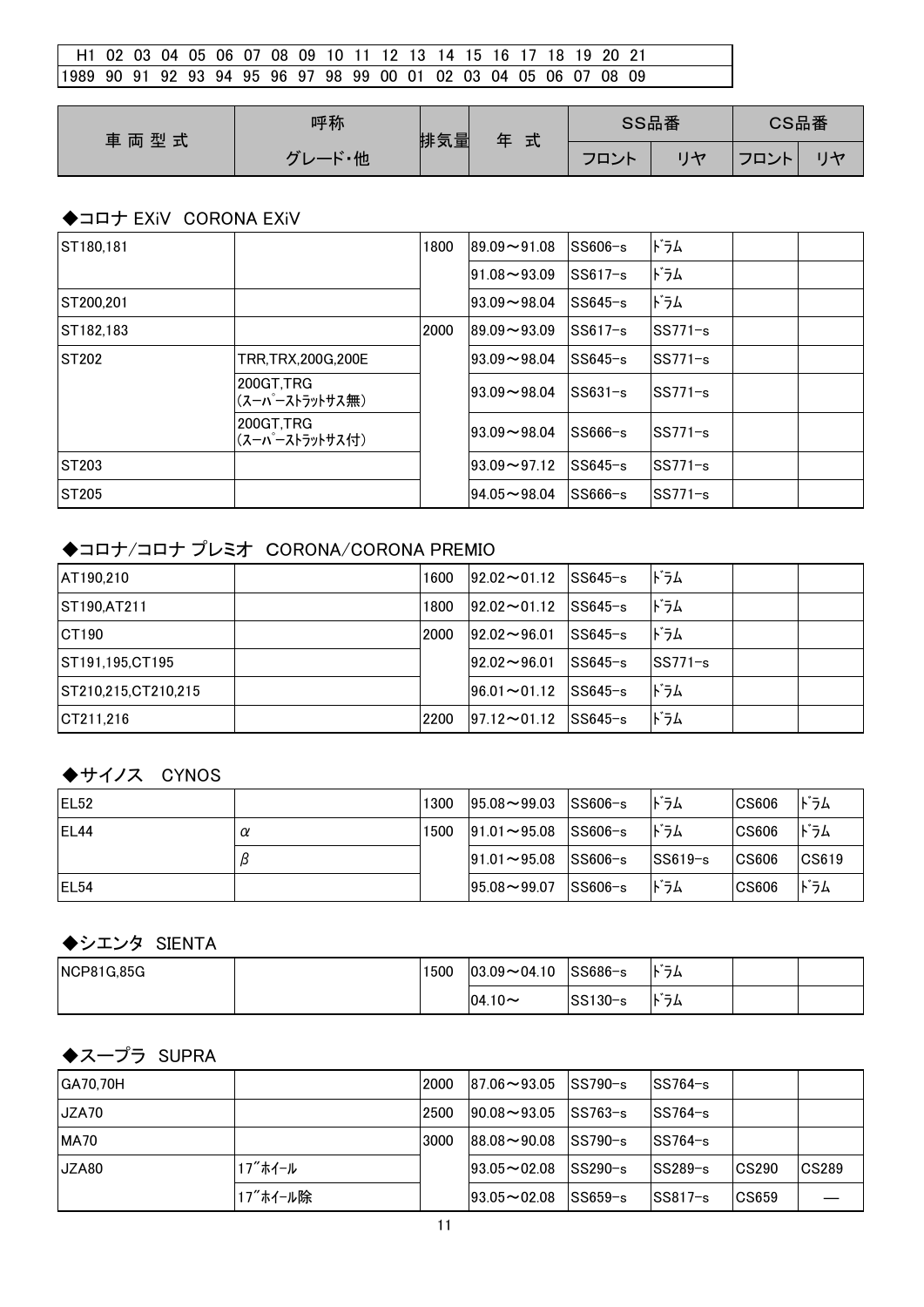| 11989 90 91 92 93 94 95 96 97 98 99 00 01 02 03 04 05 06 07 08 09 |  |  |  |  |  |  |  |  |  |  |
|-------------------------------------------------------------------|--|--|--|--|--|--|--|--|--|--|

| 車両型式 | 呼称                  | 排気量 | 式<br>玍 | SS品番 |                | CS品番 |         |
|------|---------------------|-----|--------|------|----------------|------|---------|
|      | $\mathbf{r}$<br>- 他 |     |        | フロント | $\overline{1}$ | マロン  | $1 + 7$ |

#### ◆スターレット STARLET

| EP82             | ABS付                   | 1300 | $ 89.12\!\thicksim\!98.01$ | $SS606-s$ | ドラム       | CS606                     | ドラム   |
|------------------|------------------------|------|----------------------------|-----------|-----------|---------------------------|-------|
|                  | GT                     |      | $189.12 \rightarrow 98.01$ | $SS606-s$ | $SS619-s$ | $\overline{\text{CS606}}$ | CS619 |
| IEP85            |                        |      | $90.08 - 98.01$            | $SS606-s$ | ドラム       | CS606                     | ドラム   |
| IEP91            | RFL (ABS付)             |      | $96.01 \sim 99.07$         | $SS606-s$ | ドラム       | CS606                     | ドラム   |
|                  | RFLF.RFLX. CARAT.REMIX |      | $96.01 \rightarrow 97.04$  | $SS606-s$ | ドラム       | CS606                     | ドラム   |
|                  | GLZV                   |      | $96.01 \sim 99.07$         | $SS606-s$ | lSS619−s  | $\overline{\text{CS606}}$ | CS619 |
| EP95             |                        |      | $96.01 - 99.07$            | $SS606-s$ | ドラム       | CS606                     | ドラム   |
| NP80.90          | X, SOL, RFL (ABS付)     | 1500 | $ 89.12 \sim 97.04$        | $SS606-s$ | ドラム       | CS606                     | ドラム   |
| NP <sub>90</sub> |                        |      | $ 97.04\!\thicksim\!99.07$ | $SS606-s$ | ドラム       | CS606                     | ドラム   |

# ◆スプリンター カリブ SPRINTER CARIB

| AE95G.114G     |      | 1600 | $190.09 - 95.08$    | $ SS606-s $ | ドラム       | <b>CS606</b> | ドラム   |
|----------------|------|------|---------------------|-------------|-----------|--------------|-------|
| <b>JAE111G</b> | BZT  |      | $196.05 \sim 02.07$ | lSS606−s    | $SS844-s$ | $ C$ S606    | CS844 |
|                | BZT除 |      | $196.05 \sim 02.07$ | SS606-s     | ドラム       | CS606        | ドラム   |
| <b>AE115G</b>  |      | 1800 | $ 95.08 \sim 02.07$ | SS606-s     | ドラム       | <b>CS606</b> | ドラム   |

# ◆セプター SCEPTER

| SXV10,15,15W         | 2200 | $ 92.11 \sim 96.08$ SS645-s |             | $ SS771-s$           |  |
|----------------------|------|-----------------------------|-------------|----------------------|--|
| <b>IVCV10.15.15W</b> | 3000 | $ 92.07 \sim 96.08$         | $ SS631-s $ | <sup>∣</sup> SS771−s |  |

## ◆セラ SERA

| IEXY10 | ABS無 | 1500 | $ 90.03 \rightarrow 95.12$ | SS606−s  | $\cdot$ $\cdot$ $-$<br>フム<br>P. | CS606 | ドラム   |
|--------|------|------|----------------------------|----------|---------------------------------|-------|-------|
|        | ABS付 |      | $ 90.03 \rightarrow 95.12$ | lSS606−s | $ SS619-s$                      | CS606 | CS619 |

# ◆セリカ CELICA

| ZZT230        |                    | 1800 | $99.08 - 06.04$            | $SS686-s$ | ドラム       | CS686 | ドラム |
|---------------|--------------------|------|----------------------------|-----------|-----------|-------|-----|
| ZZT231        |                    |      | $99.08 - 06.04$            | $SS671-s$ | $SS106-s$ |       |     |
| ST182.183.185 | ST185 ('91.08~適用)  | 2000 | $89.09 - 93.09$            | $SS617-s$ | $SS771-s$ |       |     |
| <b>ST202</b>  | $SS-I$             |      | $93.09 - 99.08$            | $SS645-s$ | $SS771-s$ |       |     |
|               | SS−Ⅱ(ス−パ−ストラットサス無) |      | $93.09 - 97.12$            | $SS631-s$ | SS771−s   | CS631 |     |
|               |                    |      | $ 97.12 \rightarrow 99.08$ | $SS653-s$ | SS771−s   | CS653 |     |
|               | SS-I(スーパーストラットサス付) |      | $93.09 - 95.08$            | $SS666-s$ | SS771−s   |       |     |
|               | $SS-\Pi$           |      | $95.08 - 99.08$            | $SS666-s$ | ISS771−s  |       |     |
| <b>ST202C</b> |                    |      | $194.08 \rightarrow 97.12$ | $SS631-s$ | $SS771-s$ | CS631 |     |
|               |                    |      | $ 97.12 \rightarrow 99.05$ | $SS653-s$ | SS771−s   | CS653 |     |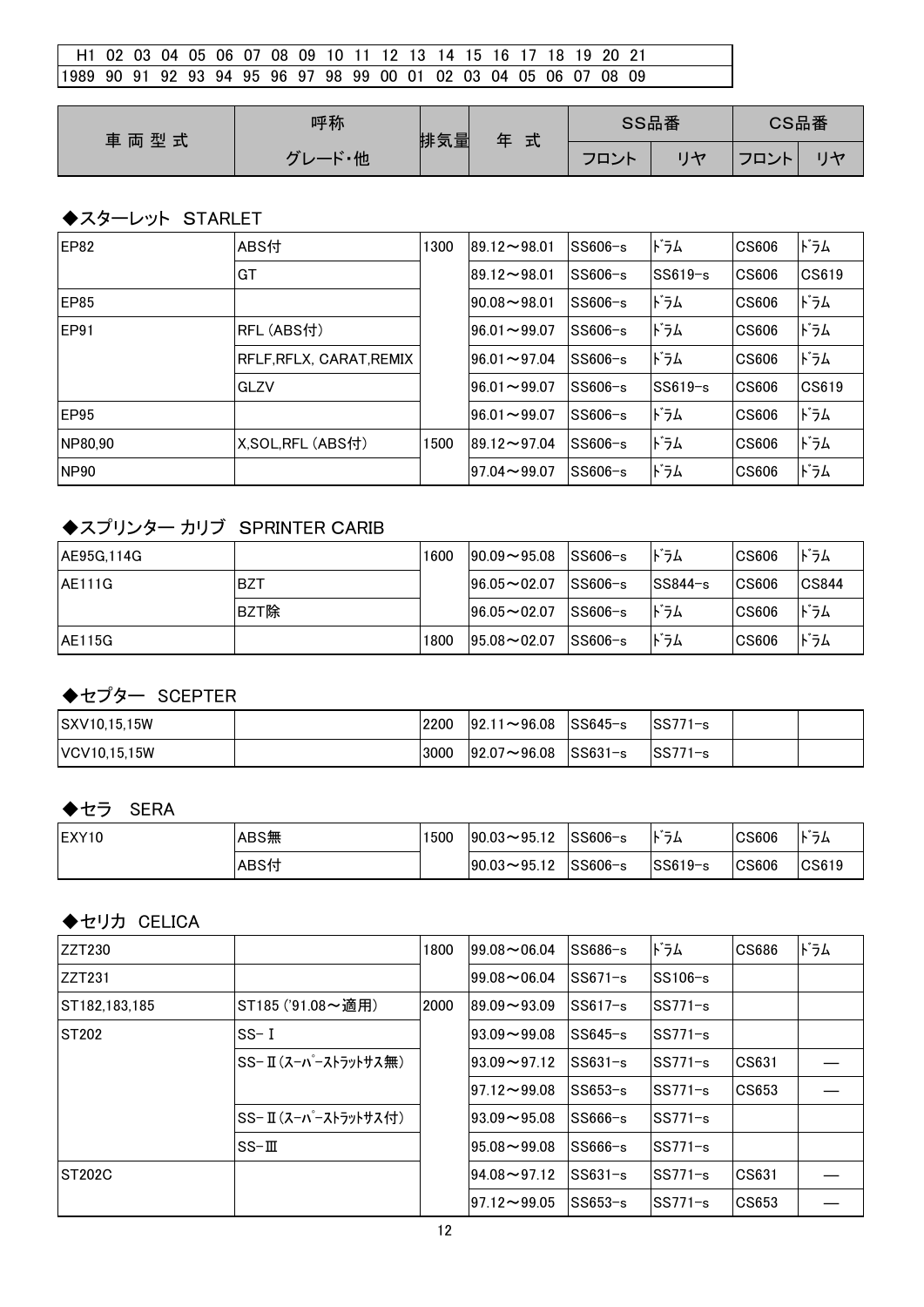| H1 02 03 04 05 06 07 08 09 10 11 12 13 14 15 16 17 18 19 20 21    |  |  |  |  |  |  |  |  |  |  |  |
|-------------------------------------------------------------------|--|--|--|--|--|--|--|--|--|--|--|
| 11989 90 91 92 93 94 95 96 97 98 99 00 01 02 03 04 05 06 07 08 09 |  |  |  |  |  |  |  |  |  |  |  |

| 車両型式 | 呼称                       | 排気量 | 式<br>玍 | SS品番 | CS品番 |         |
|------|--------------------------|-----|--------|------|------|---------|
|      | ・他<br>$\mathbf{r}$<br>., |     |        | フロント | フロント | $H + 7$ |

## ◆セリカ CELICA

| <b>IST203</b> | 2000 | $ 93.09 \rightarrow 97.12$ | SS645−s  | $\textsf{ISS771-s}$ |       |       |
|---------------|------|----------------------------|----------|---------------------|-------|-------|
| <b>IST205</b> |      | $194.02 \sim 99.08$        | lSS290−s | $ SS289-s $         | CS290 | CS289 |

### ◆セルシオ CELSIOR

| <b>UCF10,11</b>   |                  | 4000 | $ 89.11 \rightarrow 92.08$ | $ SS631-s $    |                |  |
|-------------------|------------------|------|----------------------------|----------------|----------------|--|
| UCF <sub>10</sub> | A仕様(ABS無)        |      | $ 92.08 \rightarrow 94.10$ | $ SS659-s $    | SS817−s        |  |
| UCF10,11          | A仕様(ABS付), B,C仕様 |      | $192.08 \rightarrow 94.10$ | $ SS659 - sE $ | $ SS661 - sE $ |  |
| <b>IUCF20.21</b>  |                  |      | $ 94.10 \sim 00.08$        | $SS286-s$      | $ SS661 - sE$  |  |
| UCF30,31          |                  | 4300 | $100.08 \sim 06.08$        | $ SS112-sE $   | $ SS113 - sE $ |  |

## ◆ソアラ SOARER

| IGZ20    |          | 2000 | $ 88.01 \sim 91.04$          | lSS790−s  | lSS764−s |              |              |
|----------|----------|------|------------------------------|-----------|----------|--------------|--------------|
| JZZ30    | 16"ホイール  | 2500 | $191.05 \rightarrow 00.12$   | $SS655-s$ | ISS817−s |              |              |
|          | 16"ホイール除 |      | $191.05 - 92.04$             | $SS631-s$ | lSS817−s | CS631        |              |
| JZZ31    | 16"ホイール  | 3000 | $196.08 \rightarrow 00.12$   | $SS655-s$ | lSS817−s |              |              |
|          | 16"ホイール除 |      | $194.01 \rightarrow 99.08$   | $SS631-s$ | SS817−s  | CS631        |              |
| UZZ30,31 |          | 4000 | $191.05 \!\thicksim\! 97.09$ | $SS631-s$ | SS817−s  | CS631        |              |
| UZZ32    |          |      | $191.05 - 96.08$             | $SS655-s$ | SS817−s  |              |              |
| UZZ40    |          | 4300 | $ 01.04\sim$ 05.08           | $SS659-s$ | SS854-s  | <b>CS659</b> | <b>CS854</b> |

## ◆ターセル/コルサ TERCEL/CORSA

| <b>IEL41.51</b>        | 1300 | $ 90.09 - 99.07$ | $SS606-s$ | $\cdot$ $\cdot$ $-$<br>フム<br>I۴. | CS606 | $\cdot$ $-$<br>フム<br>N |
|------------------------|------|------------------|-----------|----------------------------------|-------|------------------------|
| IEL43.45.53.55.NL40.50 | 1500 | $ 90.09 - 99.07$ | 'SS606−s  | .<br>フム                          | CS606 | * –<br>フム<br>N         |

#### ◆チェイサー CHASER

| <b>SX90</b>  | 1800 | $92.10 - 96.09$     | $SS645-s$ | $SS660-s$ |       |  |
|--------------|------|---------------------|-----------|-----------|-------|--|
| <b>SX100</b> |      | $197.04 \sim 98.08$ | $SS645-s$ | $SS293-s$ |       |  |
|              |      | $198.08 - 01.06$    | $SS102-s$ | $SS293-s$ |       |  |
| GX90         | 2000 | $192.10 - 96.09$    | $SS645-s$ | $SS660-s$ |       |  |
| GX100        |      | $196.09 - 98.08$    | $SS645-s$ | $SS293-s$ |       |  |
|              |      | $198.08 - 01.06$    | lSS102−s  | $SS293-s$ |       |  |
| GX105        |      | $ 98.08 \sim 01.06$ | $SS631-s$ | $SS817-s$ | CS631 |  |
| LX90         | 2400 | $92.10 - 96.09$     | $SS645-s$ | $SS660-s$ |       |  |
| LX100        |      | $196.09 - 98.08$    | $SS645-s$ | $SS293-s$ |       |  |
|              |      | $ 98.08 - 99.08 $   | $SS102-s$ | $SS293-s$ |       |  |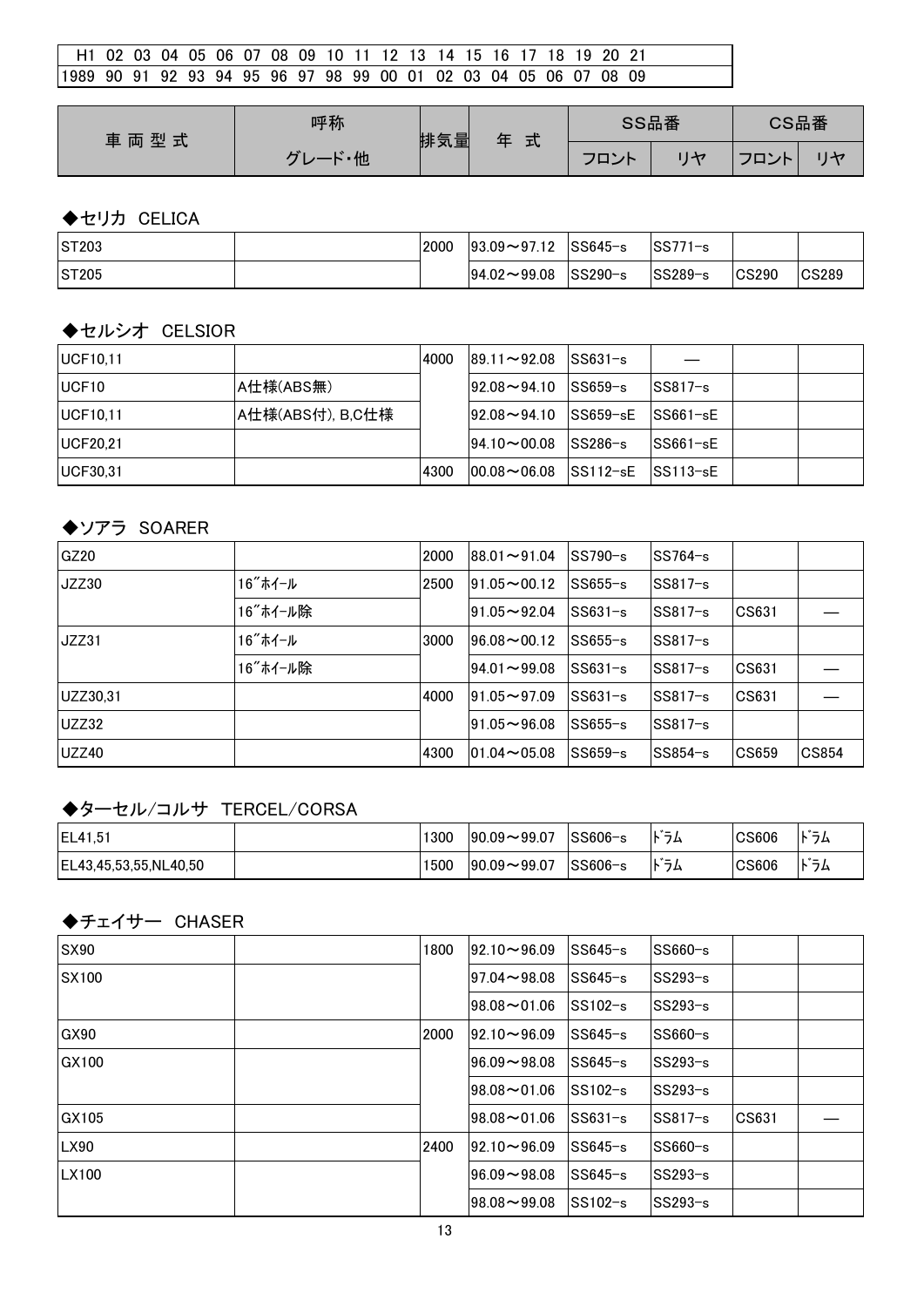| l H1 02 03 04 05 06 07 08 09 10 11 12 13 14 15 16 17 18 19 20 21 |  |  |  |  |  |  |  |  |  |  |
|------------------------------------------------------------------|--|--|--|--|--|--|--|--|--|--|
| 1989 90 91 92 93 94 95 96 97 98 99 00 01 02 03 04 05 06 07 08 09 |  |  |  |  |  |  |  |  |  |  |

| 車両型式 | 呼称                 | 排気量 | 式 | SS品番 |                  | CS品番 |
|------|--------------------|-----|---|------|------------------|------|
|      | ・他<br>$\mathbf{r}$ |     |   | フロント | $\neg \Box$<br>ᄼ |      |

#### ◆チェイサー CHASER

| JZX90         | ターボ無 | 2500 | $92.10 \rightarrow 95.09$ | $SS631-s$ | $SS660-s$ | CS631 |       |
|---------------|------|------|---------------------------|-----------|-----------|-------|-------|
|               |      |      | $95.09 - 96.09$           | $SS631-s$ | $SS817-s$ | CS631 |       |
|               | ターボ付 |      | $92.10 \rightarrow 96.09$ | $SS659-s$ | $SS660-s$ | CS659 |       |
| JZX93         |      |      | $93.10 \rightarrow 95.09$ | $SS631-s$ | $SS660-s$ | CS631 |       |
|               |      |      | $95.09 - 96.09$           | $SS631-s$ | $SS817-s$ | CS631 |       |
| JZX100        | ターボ無 |      | $96.09 - 01.06$           | $SS631-s$ | SS817−s   | CS631 |       |
|               | ターボ付 |      | $96.09 - 01.06$           | $SS659-s$ | $SS293-s$ | CS659 | CS293 |
| JZX105        |      |      | $96.09 - 01.06$           | $SS631-s$ | $SS817-s$ | CS631 |       |
| JZX91         |      | 3000 | $92.10 \rightarrow 95.09$ | $SS631-s$ | $SS660-s$ | CS631 |       |
|               |      |      | $95.09 - 96.09$           | $SS631-s$ | $SS817-s$ | CS631 |       |
| <b>JZX101</b> |      |      | $96.09 - 01.06$           | $SS631-s$ | $SS817-s$ | CS631 |       |

## ◆デュエット DUET

| M100A.110A |       | 1000 | $ 98.09 \sim 04.05$ SS871-s $\diamond$   $\sim$ 54 |                 |     |  |
|------------|-------|------|----------------------------------------------------|-----------------|-----|--|
| M101A.111A | V.X   | 1300 | $ 00.05 \sim 04.05$ SS871-s $\Diamond$   i 54      |                 |     |  |
|            | $V-S$ |      | $ 00.05 \sim 01.12$ SS871-s $\diamond$   i 54      |                 |     |  |
|            |       |      | $ 01.12 \sim 04.05$ SS949-s                        |                 | ドラム |  |
|            |       |      |                                                    | ◇印 ¥15,750円(税込) |     |  |

◆ナディア NADIA

| <b>SXN10.15</b> | 2000 | $ 98.07 \sim 02.08$ | $ SS850-s $ | $\cdot$ $\cdot$ $-$<br>フム<br>IN. |  |
|-----------------|------|---------------------|-------------|----------------------------------|--|
| <b>ACN10.15</b> |      | $ 01.04 \sim 03.07$ | SS850-s     | $\cdot$ $\cdot$ $-$<br>フム<br>י ה |  |

#### ◆ノア/ヴォクシー NOAH/VOXY

|  | <b>IAZF</b><br>.00U |  | 2000 | .08<br>v | $\sim$ $\sim$ $\sim$<br>ააბყი<br>$\sim$ | $\cdot$ $\cdot$ $-$<br>N<br>_<br>י ב |  |  |
|--|---------------------|--|------|----------|-----------------------------------------|--------------------------------------|--|--|
|--|---------------------|--|------|----------|-----------------------------------------|--------------------------------------|--|--|

## ◆ハイエース ワゴン HIACE WAGON

| IRZH100G                                          | 2000 | $193.08 - 95.08$ | $SS647-s$ | ドラム |  |
|---------------------------------------------------|------|------------------|-----------|-----|--|
| RZH101G,111G                                      | 2400 | $193.08 - 02.08$ | $SS647-s$ | ドラム |  |
| TRH214W,219W,224W<br>ITRH229W                     | 2700 | $ 04.08\sim$     | $SS694-s$ | ドラム |  |
| LH107G,107W,117G                                  | 2800 | $189.08 - 93.08$ | $SS647-s$ | ドラム |  |
| KZH100G,106G,106W<br>KZH110G,116G,120G<br>KZH126G | 3000 | $193.08 - 04.08$ | $SS647-s$ | ドラム |  |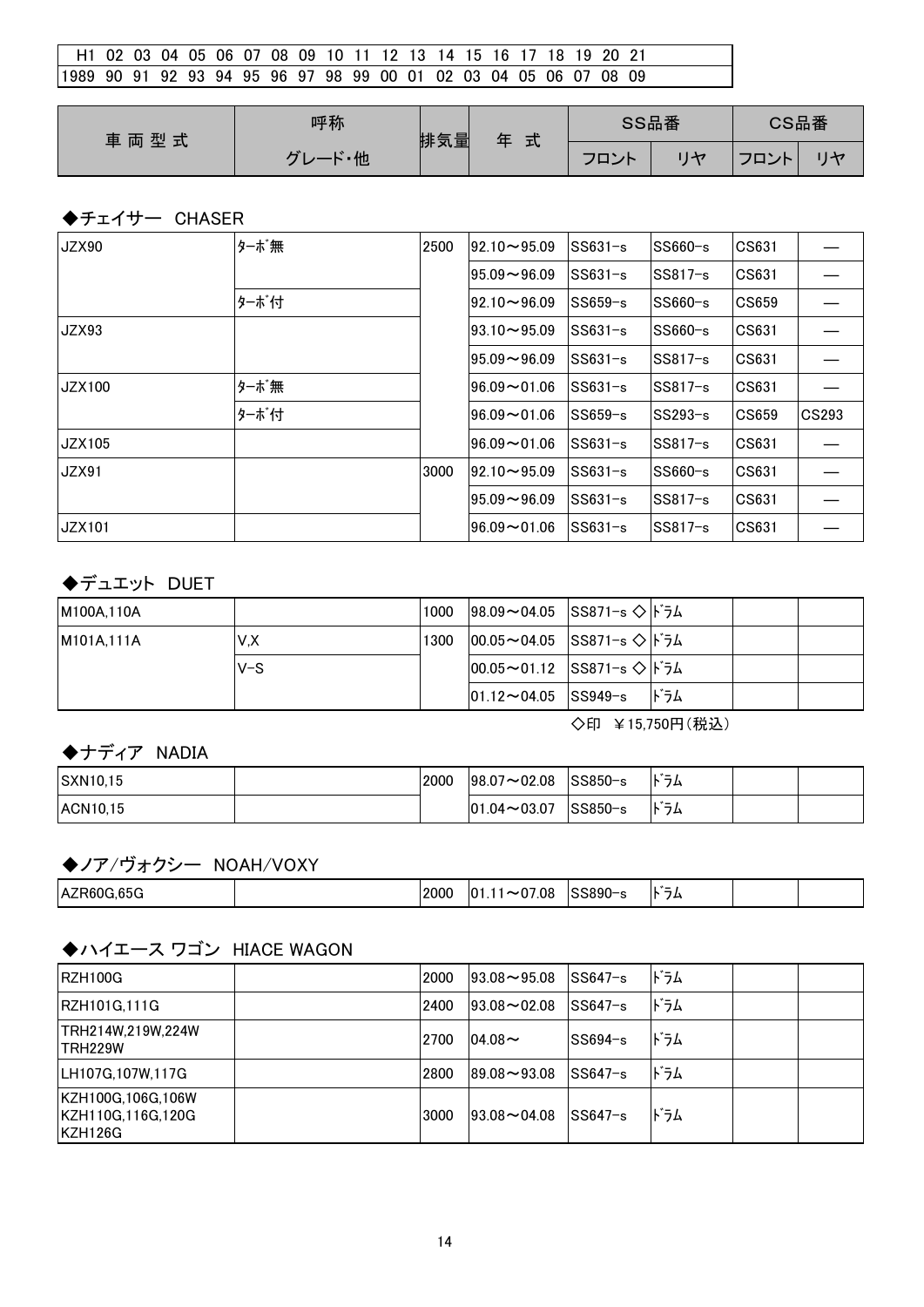| H1 02 03 04 05 06 07 08 09 10 11 12 13 14 15 16 17 18 19 20 21    |  |  |  |  |  |  |  |  |  |  |  |
|-------------------------------------------------------------------|--|--|--|--|--|--|--|--|--|--|--|
| 11989 90 91 92 93 94 95 96 97 98 99 00 01 02 03 04 05 06 07 08 09 |  |  |  |  |  |  |  |  |  |  |  |

| 車両型式 | 呼称                 | 排気量 | 式<br>玍 | SS品番 | CS品番              |    |
|------|--------------------|-----|--------|------|-------------------|----|
|      | $\mathbf{r}$<br>・他 |     |        | フロント | フロント<br><b>IN</b> | 川や |

## ◆ハイエース レジアス/ツーリング ハイエース ワゴン HIACE REGIUS/TOURING HIACE WAGON

| <b>RCH41W.47W</b>          | 2700 | $97.04 \sim 02.05$ | ∵ ISS647−s | lSS817−s |  |
|----------------------------|------|--------------------|------------|----------|--|
| <b>IKCH40G.40W.46G.46W</b> | 3000 | $97.04 \sim 02.05$ | ີ ISS647−s | lSS817−s |  |

## ◆ハイラックス HILUX

| YN100,105,107,RZN167    | 2000 | $188.09 - 99.08$    | $ SS253-s $                        | ドラム |  |
|-------------------------|------|---------------------|------------------------------------|-----|--|
| LN108,112,165,165H,170H | 2400 | $ 95.08 \sim 99.08$ | $\textsf{SS253-s}$                 | ドラム |  |
| RZN169H,174H            | 2700 | $ 99.08 \sim 04.07$ | $ SS253-s $                        | ドラム |  |
| LN100,106,107,109       | 2800 | $ 88.09 \sim 97.08$ | $\textcolor{blue}{\text{SS253-s}}$ | ドラム |  |
| LN167,172H              | 3000 | $ 97.08 \sim 04.07$ | $SS253-s$                          | ドラム |  |

#### ◆ハイラックス サーフ HILUX SURF

| <b>YN130G</b>                | 2000 | $89.04 \rightarrow 91.08$ | $SS253-s$ | ドラム      |  |
|------------------------------|------|---------------------------|-----------|----------|--|
| <b>LN130G</b>                | 2400 | $89.04 - 91.08$           | $SS253-s$ | ドラム      |  |
| RZN180W.185W                 | 2700 | $95.11 \rightarrow 02.11$ | $SS292-s$ | ドラム      |  |
| RZN210W.215W                 |      | $02.11 - 04.08$           | $SS119-s$ | SS120-s  |  |
| TRN210W.215W                 |      | $04.08 -$                 | $SS119-s$ | lSS120−s |  |
| <b>VZN130G</b>               | 3000 | $90.08 - 91.08$           | $SS253-s$ | ドラム      |  |
| KZN185G.185W<br>KDN185G,185W |      | $95.11 \rightarrow 02.11$ | $SS292-s$ | ドラム      |  |
| KDN215W                      |      | $02.11 - 05.08$           | $SS119-s$ | SS120-s  |  |
| VZN180W.185W                 | 3400 | $95.11 \sim 02.11$        | $SS292-s$ | ドラム      |  |
| VZN210W.215W                 |      | $02.11 - 05.08$           | $SS119-s$ | SS120-s  |  |
| GRN215W                      | 4000 | $05.08 -$                 | $SS119-s$ | SS120−s  |  |

#### ◆パッソ PASSO

| KGC10.15     | 1000 | $ 04.06 \sim 05.04$ | lSS910−s | $\cdot$ $\cdot$ $-$<br>フム<br>P. |  |
|--------------|------|---------------------|----------|---------------------------------|--|
| <b>QNC10</b> | 1300 | $ 04.06 \sim 05.04$ | lSS910−s | $\cdot$ $\cdot$ $-$<br>フム<br>N  |  |

#### ◆パッソ セッテ PASSO SETTE

| <b>M502E</b> | VSC無       | 500 | $08.12 -$  | $SS941-s$ | $-$<br>フム<br>Ð |  |
|--------------|------------|-----|------------|-----------|----------------|--|
| M502E.512E   | M502(VSC付) |     | $ 08.12 -$ | $SS939-s$ | $-$<br>フム<br>, |  |

※VSC・・・横滑り防止装置

#### ◆ハリアー HARRIER

| SXU10W.15W        |                  | 2200 | $197.12 \rightarrow 00.11$ | $\textsf{ISS850-s}$ | ISS771−s    |  |
|-------------------|------------------|------|----------------------------|---------------------|-------------|--|
| IACU10W.15W       | '01.09~'03.02未設定 | 2400 | $ 00.11 \rightarrow 01.08$ | SS850−s             | $ SS771-s $ |  |
| <b>ACU30W.35W</b> |                  |      | $103.02 \sim$              | lSS907−s            | $SS908-s$   |  |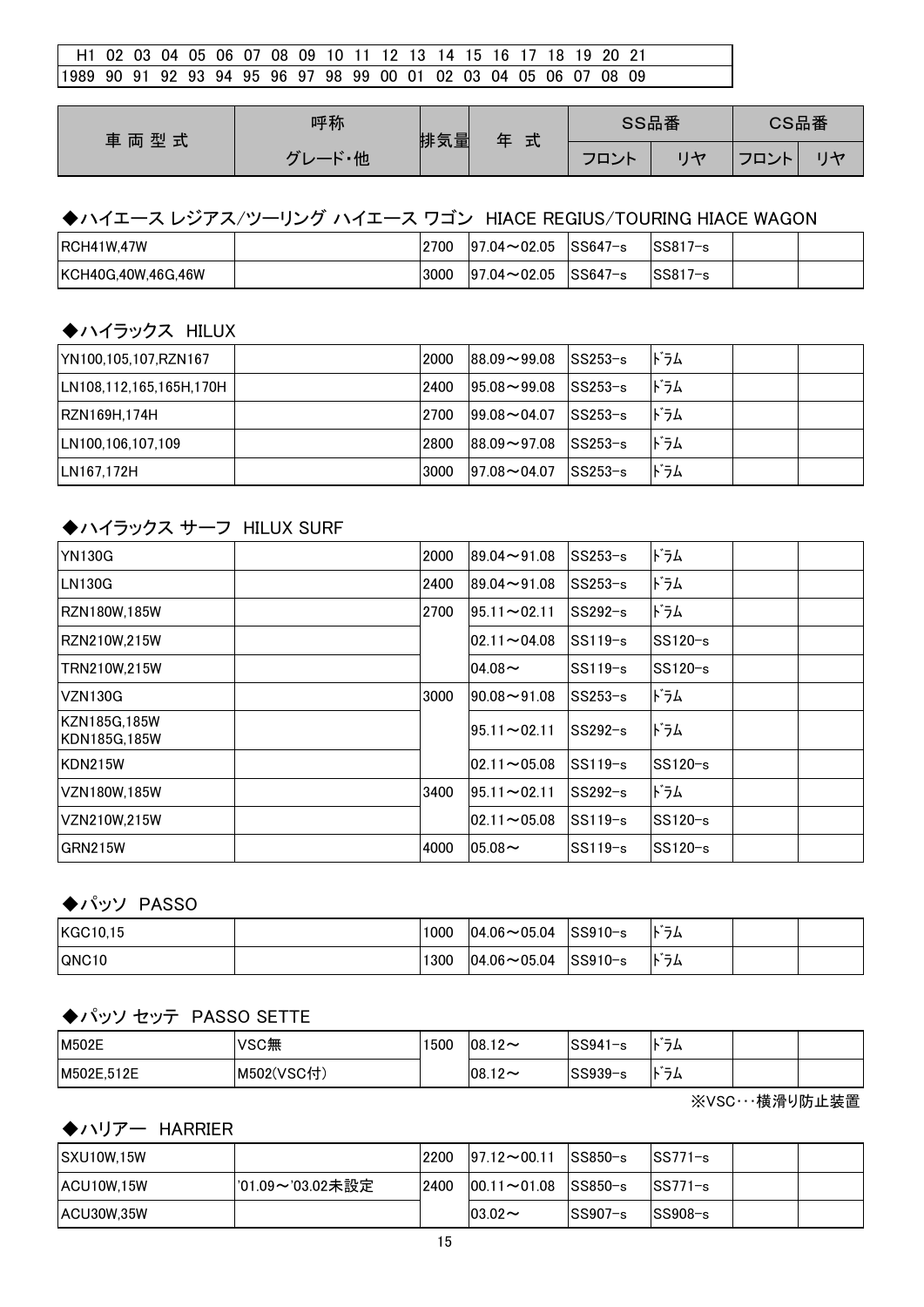| - H1 02 03 04 05 06 07 08 09 10 11 12 13 14 15 16 17 18 19 20 21  |  |  |  |  |  |  |  |  |  |  |
|-------------------------------------------------------------------|--|--|--|--|--|--|--|--|--|--|
| 11989 90 91 92 93 94 95 96 97 98 99 00 01 02 03 04 05 06 07 08 09 |  |  |  |  |  |  |  |  |  |  |

| 車両型式 | 呼称                 | 排気量 | 式<br>玍 | SS品番 | CS品番 |      |  |
|------|--------------------|-----|--------|------|------|------|--|
|      | ・他<br>$\mathbf{r}$ |     |        | フロント |      | マロント |  |

## ◆ハリアー HARRIER

| MCU10W.15W         | '01.09~'03.02未設定 | 3000 | $ 97.12 \sim 01.08$ SS850-s |             | ISS771−s  |  |
|--------------------|------------------|------|-----------------------------|-------------|-----------|--|
| MCU30W,31W,35W,36W |                  |      | $ 03.02\sim06.01$           | $ SS907-s $ | ISS908−s  |  |
| GSU30W,31W,35W,36W |                  | 3500 | $106.01 \sim$               | $SS907-s$   | $SS908-s$ |  |

#### ◆bB/bB Open Deck

| INCP30       | 1300 | $ 00.01 - 04.11 $   | SS686-s     | ドラム |  |
|--------------|------|---------------------|-------------|-----|--|
|              |      | $ 04.11 \sim 05.12$ | $SS130-s$   | ドラム |  |
| QNC20.25     |      | $06.01 -$           | SS949-s     | ドラム |  |
| NCP31,34,35  | 1500 | $ 00.01 - 04.09 $   | SS686-s     | ドラム |  |
|              |      | $104.09 \sim 05.12$ | $ SS130-s $ | ドラム |  |
| <b>QNC21</b> |      | $ 06.01 -$          | SS949-s     | ドラム |  |

## ◆ビスタ/ビスタ アルディオ VISTA/VISTA ARDEO

| ISV <sub>40</sub> | 1800 | $194.06 \sim 98.07$ | lSS645−s  | ドラム       |  |
|-------------------|------|---------------------|-----------|-----------|--|
| ZZV50             |      | $198.06 \sim 00.04$ | $SS645-s$ | ドラム       |  |
|                   |      | $100.04 - 03.07$    | lSS686−s  | ドラム       |  |
| SV41,42,43        | 2000 | $194.06 - 98.06$    | lSS645−s  | SS771−s   |  |
| SV50,55,AZV50,55  |      | $198.06 \sim 03.07$ | $SS671-s$ | lSS672−s  |  |
| CV40.43           | 2200 | $194.06 - 98.06$    | lSS645−s  | $SS771-s$ |  |

## ◆ファンカーゴ FUN CARGO

| INCP <sub>20</sub> | 1300 | $ 99.08 \sim 04.11$ SS686-s | ドラム |  |
|--------------------|------|-----------------------------|-----|--|
|                    |      | $ 04.11 \sim 05.09$ SS130-s | ドラム |  |
| NCP21.25           | 1500 | $ 99.08 \sim 04.11$ SS686-s | ドラム |  |
|                    |      | $ 04.11 \sim 05.09$ SS130-s | ドラム |  |

# ◆プラッツ PLATZ

| ISCP <sub>11</sub> | 1000 | $ 99.08 \sim 05.12$ SS685-s | ドラム |  |
|--------------------|------|-----------------------------|-----|--|
| INCP <sub>16</sub> | 1300 | $ 99.08 \sim 05.12$ SS685-s | ドラム |  |
| INCP <sub>12</sub> | 1500 | $ 99.08 \sim 05.12$ SS685-s | ドラム |  |

## ◆プリウス PRIUS

| INHW <sub>10</sub> |            | 1500 | $ 97.12 \sim 00.05$ SS645-s |                    | ドラム                 |  |
|--------------------|------------|------|-----------------------------|--------------------|---------------------|--|
| INHW11             | ユーロパッケージ   |      | $ 01.08 \sim 03.08$ SS686-s |                    | $\textsf{ISS106-s}$ |  |
|                    | ユーロパッケージ 除 |      | $ 00.05 \sim 03.08$         | $\textsf{SS686-s}$ | ドラム                 |  |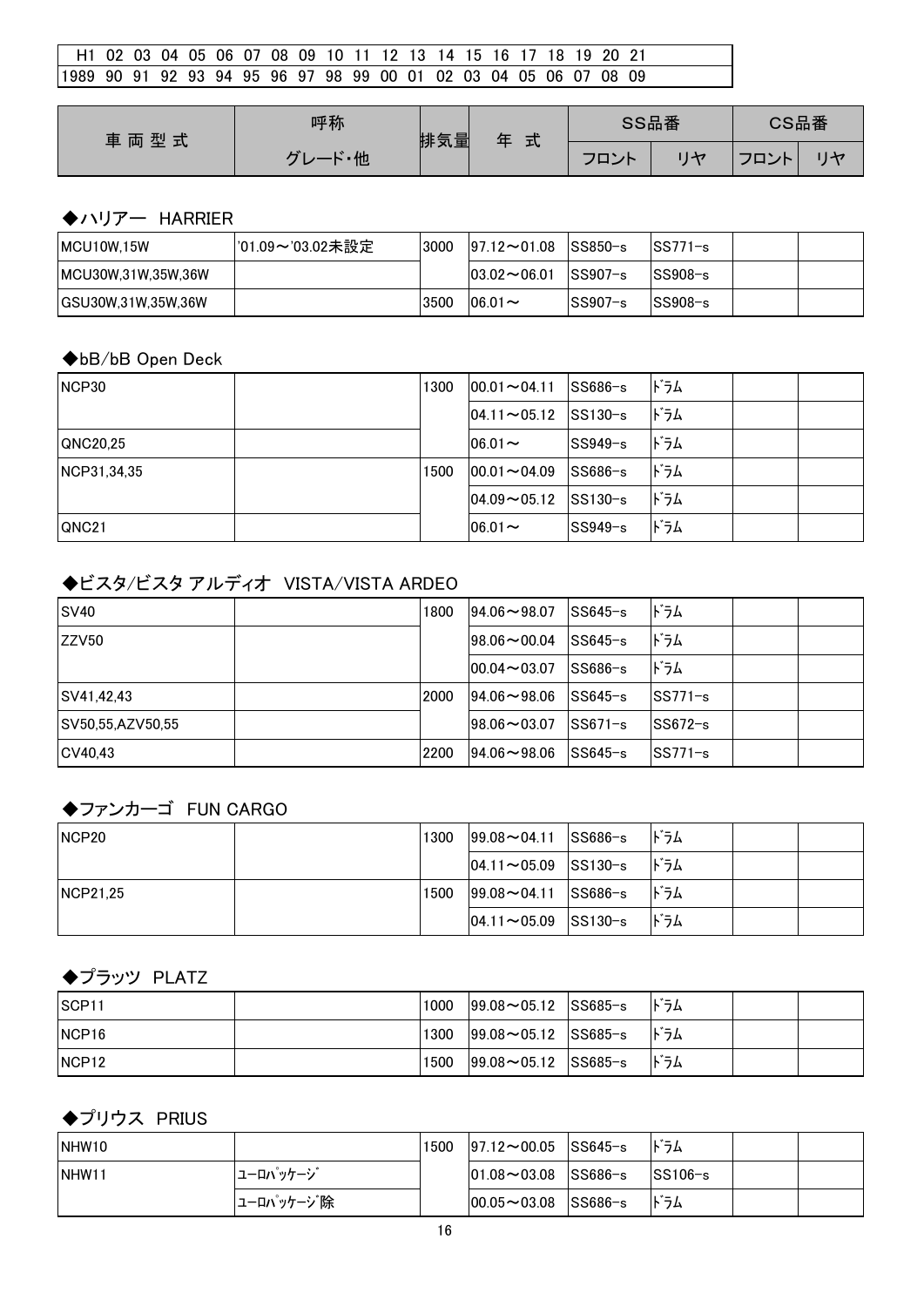| H1 02 03 04 05 06 07 08 09 10 11 12 13 14 15 16 17 18 19 20 21    |  |  |  |  |  |  |  |  |  |  |  |
|-------------------------------------------------------------------|--|--|--|--|--|--|--|--|--|--|--|
| 11989 90 91 92 93 94 95 96 97 98 99 00 01 02 03 04 05 06 07 08 09 |  |  |  |  |  |  |  |  |  |  |  |

| 車両型式 | 呼称                  | 排気量 | 式 | SS品番      | CS品番     |  |  |
|------|---------------------|-----|---|-----------|----------|--|--|
|      | - 他<br>$\mathbf{r}$ |     |   | フロン<br>ノト | ¬¬<br>ハト |  |  |

◆プリウス PRIUS

|  | NHW <sub>20</sub> |  | ---<br>JUC | ΩC<br>.Uč<br>ւ . | והר | .<br>-<br>د .<br>$\overline{\phantom{0}}$ |  |  |
|--|-------------------|--|------------|------------------|-----|-------------------------------------------|--|--|
|--|-------------------|--|------------|------------------|-----|-------------------------------------------|--|--|

#### ◆ブレビス BREVIS

| <b>JCG10</b> | 2500 | $ 01.05 \sim 07.06$ SS680-s       | $\textcolor{blue}{\textsf{ISS854--s}}$ |  |
|--------------|------|-----------------------------------|----------------------------------------|--|
| JCG15        |      | $ 01.10 \sim 07.06$ $ SS631 - s $ | $ SS854-s $                            |  |
| <b>JCG11</b> | 3000 | $ 01.05 \sim 07.06$ SS680-s       | $\textcolor{blue}{\textsf{ISS854--s}}$ |  |

## ◆プログレ PROGRES

| <b>JCG10</b> | 2500 | $198.05 - 01.04$            | $ SS631-s $ | $SS854-s$ |  |
|--------------|------|-----------------------------|-------------|-----------|--|
|              |      | $101.04\!\thicksim\!07.06$  | $SS680-s$   | $SS854-s$ |  |
| JCG15        |      | $ 99.12\!\thicksim\!07.06 $ | $ SS631-s $ | lSS854−s  |  |
| <b>JCG11</b> | 3000 | $ 98.05 \sim 01.04$         | $ SS631-s $ | $SS854-s$ |  |
|              |      | $ 01.04\sim07.06 $          | $SS860-s$   | lSS854−s  |  |

## ◆プロナード PRONARD

| MCX20 | 3000 | .002<br>n n<br>oc<br><u>n-</u><br>′∪j.u<br>.vz | ,,,,,<br>പ്പാറ- | $\sim$ |  |  |
|-------|------|------------------------------------------------|-----------------|--------|--|--|
|-------|------|------------------------------------------------|-----------------|--------|--|--|

#### ◆プロボックス/サクシード ワゴン PROBOX/SUCCEED WAGON

| <b>NCP58G.59G</b> | 14"ホイール  | 1500 | $ 02.06 \sim 04.11$ | $ SS686-s $ | ドラム |  |
|-------------------|----------|------|---------------------|-------------|-----|--|
|                   |          |      | $104.11 \sim$       | SS130−s     | ドラム |  |
| <b>NCP58G.59G</b> | 14"ホイール除 |      | $ 02.06 \sim$       | SS685−s     | ドラム |  |

## ◆ベルタ BELTA

| IKSP92      |      | 1000 $ 05.11\sim$  | SS941-s   | ドラム         |  |
|-------------|------|--------------------|-----------|-------------|--|
| SCP92.NCP96 | VSC無 | 1300 $ 05.11 \sim$ | $SS941-s$ | ドラム         |  |
|             | VSC付 | $ 05.11 -$         | SS939-s   | $ SS938-s $ |  |

## ◆ポルテ PORTE

| NNP <sub>10</sub> | 1300 | $ 04.07 \sim 04.09$ SS686-s |             | ドラム |  |
|-------------------|------|-----------------------------|-------------|-----|--|
|                   |      | $04.09 -$                   | $ SS130-s $ | ドラム |  |
| <b>INNP11.15</b>  | 1500 | $ 04.07\sim04.09 $          | SS686−s     | ドラム |  |
|                   |      | $04.09 -$                   | SS130−s     | ドラム |  |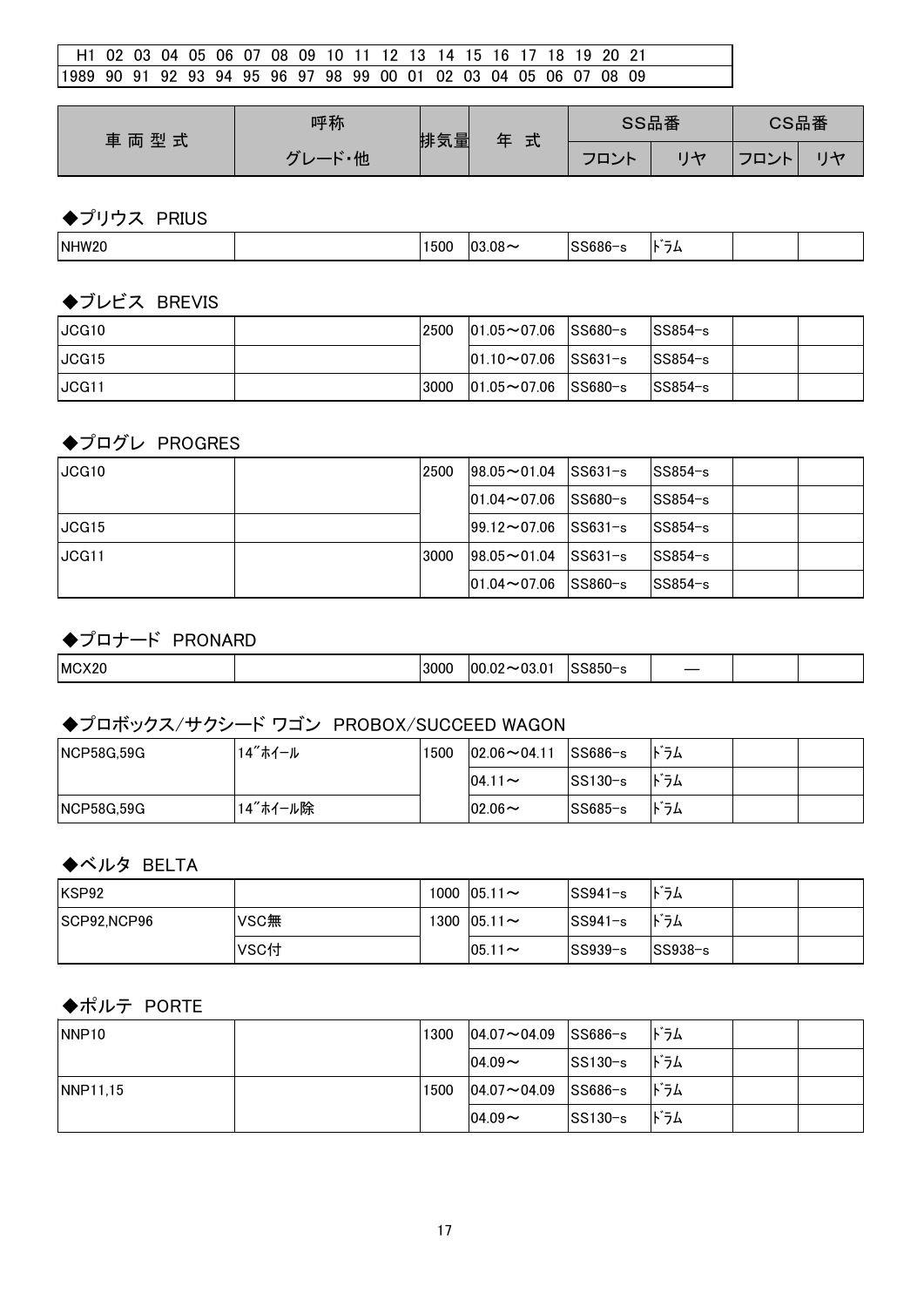| <sup>1</sup> H1 02 03 04 05 06 07 08 09 10 11 12 13 14 15 16 17 18 19 20 21 |  |  |  |  |  |  |  |  |  |  |  |
|-----------------------------------------------------------------------------|--|--|--|--|--|--|--|--|--|--|--|
| 11989 90 91 92 93 94 95 96 97 98 99 00 01 02 03 04 05 06 07 08 09           |  |  |  |  |  |  |  |  |  |  |  |

| 車両型式 | 呼称                  | 排気量 | 式 | SS品番 | CS品番             |  |  |
|------|---------------------|-----|---|------|------------------|--|--|
|      | $\mathbf{r}$<br>- 他 |     |   | フロント | $\neg \neg$<br>ᄼ |  |  |

# ◆マーク X MARK X

| GRX120.125 | 18"ホイール  | 2500 | $04.11 -$  | $SS687-s$ | $SS126-s$   | CS687 | CS126        |
|------------|----------|------|------------|-----------|-------------|-------|--------------|
|            | 18"ホイール除 |      | $104.11 -$ | $SS125-s$ | $ SS126-s $ |       |              |
| IGRX121    | 18"ホイール  | 3000 | $04.11 -$  | $SS687-s$ | $SS126-s$   | CS687 | <b>CS126</b> |
|            | 18"ホイール除 |      | $104.11 -$ | $SS125-s$ | $SS126-s$   |       |              |

# ◆マークⅡ MARK Ⅱ

| SX90          |      | 1800 | $92.10 - 96.09$ | $SS645-s$ | SS660-s |       |       |
|---------------|------|------|-----------------|-----------|---------|-------|-------|
| GX90          |      | 2000 | $92.10 - 96.09$ | SS645-s   | SS660-s |       |       |
| GX100         |      |      | $96.09 - 98.08$ | SS645-s   | SS293-s |       |       |
|               |      |      | $98.08 - 00.10$ | SS102-s   | SS293-s |       |       |
| GX105         |      |      | $98.08 - 00.10$ | $SS631-s$ | SS817-s | CS631 |       |
| GX110         |      |      | $00.10 - 04.11$ | SS680-s   | SS854-s |       |       |
| GX115         |      |      | $00.10 - 04.11$ | $SS631-s$ | SS854-s | CS631 | CS854 |
| LX90          |      | 2400 | $92.10 - 96.09$ | SS645-s   | SS660-s |       |       |
| LX100         |      |      | $96.09 - 98.08$ | $SS645-s$ | SS293-s |       |       |
|               |      |      | $98.08 - 99.09$ | SS102-s   | SS293-s |       |       |
| <b>JZX90</b>  | ターボ無 | 2500 | $92.10 - 95.09$ | $SS631-s$ | SS660-s | CS631 |       |
|               |      |      | $95.09 - 96.09$ | SS631-s   | SS817-s | CS631 |       |
|               | ターボ付 |      | $92.10 - 96.09$ | SS659-s   | SS660-s | CS659 |       |
| <b>JZX93</b>  |      |      | $93.10 - 95.09$ | $SS631-s$ | SS660-s | CS631 |       |
|               |      |      | $95.09 - 96.09$ | $SS631-s$ | SS817-s | CS631 |       |
| <b>JZX100</b> | ターボ無 |      | $96.09 - 00.10$ | SS631-s   | SS817-s | CS631 |       |
|               | ターボ付 |      | $96.09 - 00.10$ | SS659-s   | SS293-s | CS659 | CS293 |
| <b>JZX105</b> |      |      | $96.09 - 01.06$ | $SS631-s$ | SS817-s | CS631 |       |
| JZX110        | ターボ無 |      | $00.10 - 04.11$ | SS680-s   | SS854-s |       |       |
|               | ターボ付 |      | $00.10 - 04.11$ | SS659-s   | SS854-s | CS659 | CS854 |
| <b>JZX115</b> |      |      | $00.10 - 04.11$ | $SS631-s$ | SS854-s | CS631 | CS854 |
| <b>JZX91</b>  |      | 3000 | $92.10 - 95.09$ | $SS631-s$ | SS660-s | CS631 |       |
|               |      |      | $95.09 - 96.09$ | $SS631-s$ | SS817-s | CS631 |       |
| <b>JZX101</b> |      |      | $96.09 - 00.10$ | $SS631-s$ | SS817-s | CS631 |       |

# ◆マークⅡ ワゴン/マークⅡ ブリット MARKⅡ WAGON/MARKⅡ BLIT

| <b>IGX110W</b>       | 2000 | $ 02.01\sim$ 07.06  | SS680−s | <sup>∣</sup> SS854−s |  |
|----------------------|------|---------------------|---------|----------------------|--|
| $\overline{G}$ X115W |      | $ 02.01 \sim 07.06$ | SS631−s | <sup>∣</sup> SS854−s |  |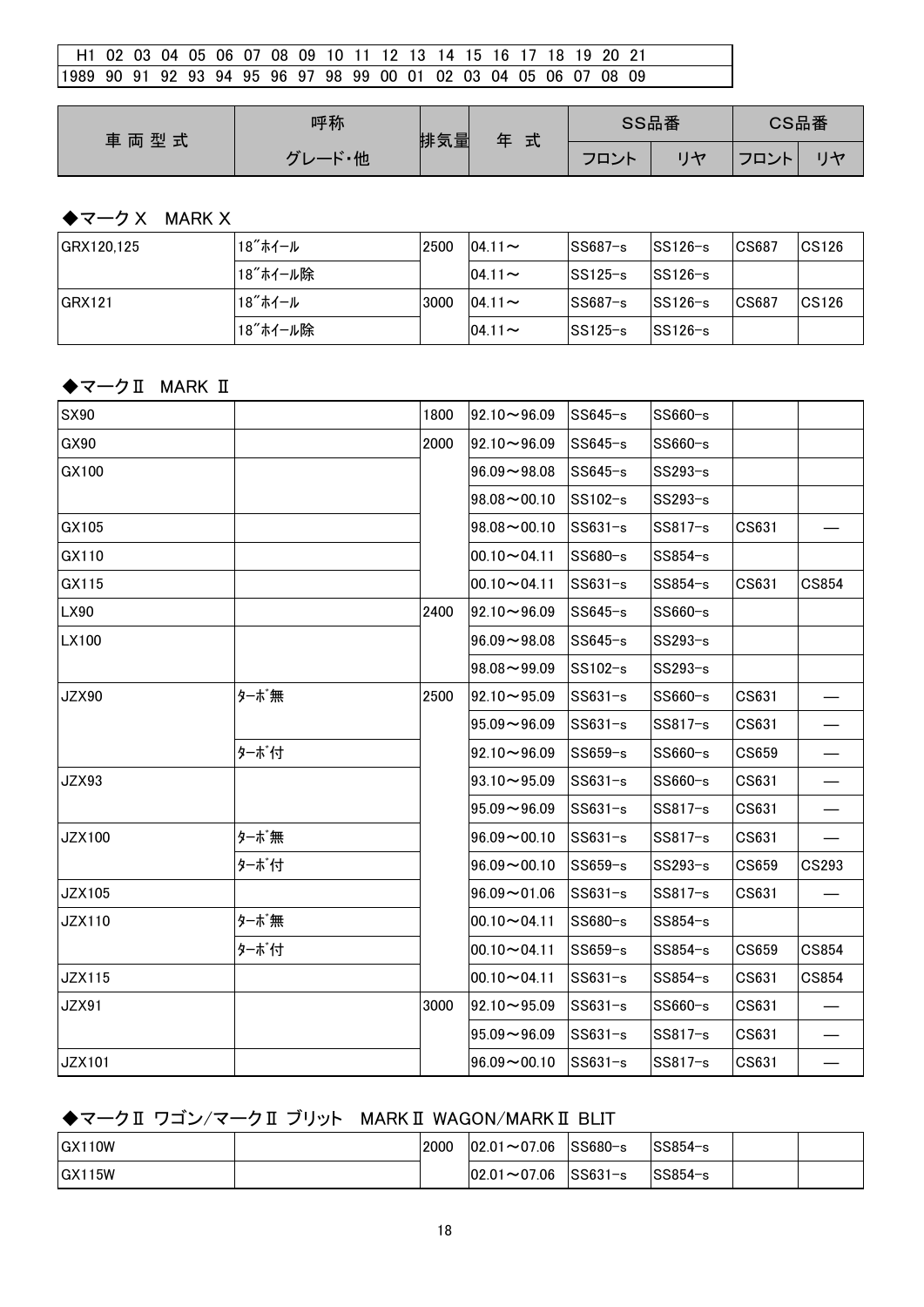| l H1 02 03 04 05 06 07 08 09 10 11 12 13 14 15 16 17 18 19 20 21 |  |  |  |  |  |  |  |  |  |  |  |
|------------------------------------------------------------------|--|--|--|--|--|--|--|--|--|--|--|
| 1989 90 91 92 93 94 95 96 97 98 99 00 01 02 03 04 05 06 07 08 09 |  |  |  |  |  |  |  |  |  |  |  |

| 車両型式 | 呼称                  | 排気量 | 式<br>玍 | SS品番      | CS品番              |  |
|------|---------------------|-----|--------|-----------|-------------------|--|
|      | $\mathbf{r}$<br>- 他 |     |        | フロン<br>ノト | $\neg \neg$<br>᠈ト |  |

#### ◆マークⅡ ワゴン/マークⅡ ブリット MARKⅡ WAGON/MARKⅡ BLIT

| SXV20W              |      | 2200 | $97.04 \rightarrow 99.08$ | SS645−s     | SS771-s  |  |
|---------------------|------|------|---------------------------|-------------|----------|--|
|                     |      |      | $99.08 \sim 01.12$        | $ SS645-s $ | lSS672−s |  |
| SXV <sub>25</sub> W |      |      | $97.06 \rightarrow 01.12$ | SS850-s     | SS771−s  |  |
| <b>IMCV21W</b>      |      | 2500 | $97.04 \rightarrow 99.08$ | lSS850−s    | SS771−s  |  |
|                     |      |      | $99.08 \rightarrow 01.12$ | lSS850−s    | SS672-s  |  |
| MCV25W              |      |      | $97.04 \rightarrow 01.12$ | SS850-s     | SS771−s  |  |
| JZX110W             | ターボ無 |      | $ 02.01\sim$ 07.06        | SS680-s     | SS854-s  |  |
|                     | ターボ付 |      | $02.01 - 07.06$           | SS659-s     | SS854−s  |  |
| UZX115W             |      |      | $ 02.01\sim$ 07.06        | lSS631−s    | SS854−s  |  |
| <b>IMCV20W</b>      |      | 3000 | $97.04 \rightarrow 99.08$ | lSS850−s    | SS771-s  |  |
|                     |      |      | $99.08 \rightarrow 01.12$ | SS850-s     | lSS672−s |  |

#### $\bigstar$ RAV4

| <b>ZCA25W.26W</b>                    |        | 1800 | $00.05 - 05.11$     | SS111-s   | ドラム     |  |
|--------------------------------------|--------|------|---------------------|-----------|---------|--|
| ISXA10G.10C.11G<br><b>SXA15G.16G</b> |        | 2000 | $194.04 \sim 00.05$ | lSS645−s  | ドラム     |  |
| SXA10W.11W                           | G仕様    |      | $96.08 - 97.08$     | lSS645−s  | ドラム     |  |
|                                      |        |      | $ 97.09\sim00.05 $  | $SS645-s$ | SS294-s |  |
|                                      | X仕様    |      | $96.08 - 00.05$     | $SS645-s$ | ドラム     |  |
| <b>ACA20W.21W</b>                    | リヤドラム  |      | $00.05 - 05.11$     | $SS111-s$ | ドラム     |  |
|                                      | リヤディスク |      | $ 03.07 \sim 05.11$ | $SS111-s$ | SS294-s |  |

## ◆ライト/タウンエース ノア LITE/TOWNACE NOAH

| <b>ISR40G</b> |       | 2000 | $ 96.10 \sim 01.11$        | $ SS849-s $                        | ドラム |
|---------------|-------|------|----------------------------|------------------------------------|-----|
| SR50G         |       |      | $ 96.10\sim98.12$          | $ SS851-s $                        | ドラム |
|               | 6人乗   |      | $198.12 \rightarrow 01.11$ | $ SS851-s $                        | ドラム |
|               | 7,8人乗 |      | $ 98.12 \rightarrow 01.11$ | $ SS849-s $                        | ドラム |
| CR40G         |       | 2200 | $196.10 \rightarrow 01.11$ | $ SS849-s $                        | ドラム |
| CR50G         |       |      | $196.10 \rightarrow 98.12$ | $\textcolor{blue}{\text{SS851-s}}$ | ドラム |
|               |       |      | $198.12 \rightarrow 01.11$ | $ SS849-s $                        | ドラム |

#### ◆ラウム RAUM

| <b>IEXZ10.15</b> | 1500 | $ 97.05 \sim 03.04$ | $ SS606-s $ | ドラム | <b>CS606</b> | ドラム |
|------------------|------|---------------------|-------------|-----|--------------|-----|
| NCZ20.25         |      | $ 03.04 \sim 04.09$ | $ SS686-s $ | ドラム | <b>CS686</b> | ドラム |
|                  |      | $104.09 -$          | lSS130−s    | ドラム |              |     |